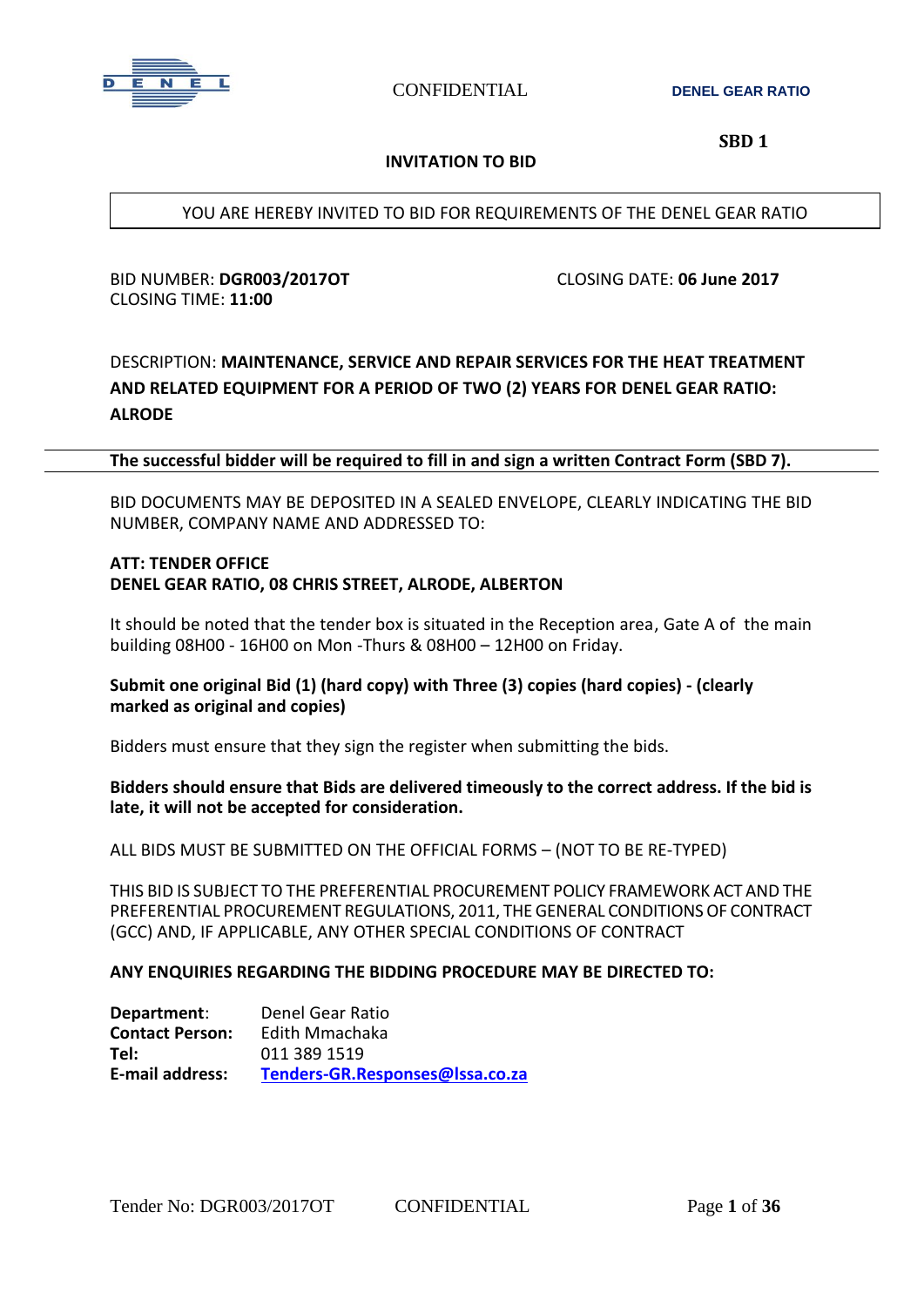

#### **ANY ENQUIRIES REGARDING TECHNICAL INFORMATION MAY BE DIRECTED TO:**

**Department**: Denel Gear Ratio **E-mail address: [Tenders-GR.Responses@lssa.co.za](mailto:Tenders-GR.Responses@lssa.co.za)**

**NB: A COMPULSORY BRIEFING SESSION, MEETING WILL BE CONDUCTED ON TUESDAY 23 MAY 2017 AT 10H00 AT DENEL GEAR RATIO, GR BOARDROOM, 08 CHRIS STREET, ALRODE, ALBERTON. GPS CO-ORDINATES: S 26° 18' 5.19" E 28° 7' 16.99"**

#### **TENDER DOCUMENTS TO BE COLLECTED AT THE MAIN RECEPTION GATE A**

Tender Document cost is R250.00 (non-refundable)

Banking details: ABSA Account Name: Denel Vehicle Systems T/A Denel Gear Ratio Account number: 4080886858 Branch code: 630242 Ref no: DGR003/2017OT and Company Name

Proof of payment to be submitted with all tender documents.

#### **NO CASH WILL BE ACCEPTED**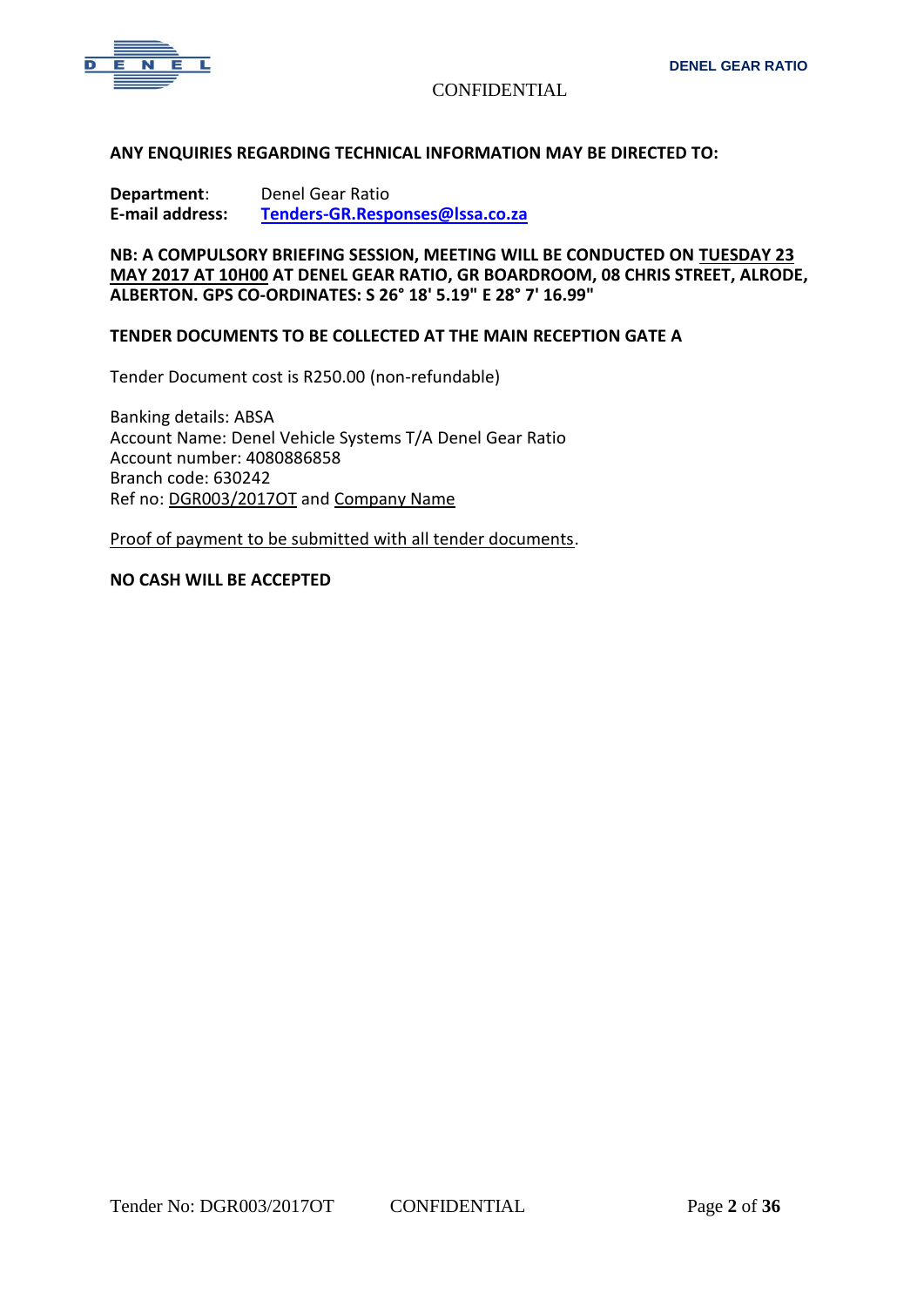

## THE FOLLOWING PARTICULARS MUST BE FURNISHED (FAILURE TO DO SO MAY RESULT IN YOUR BID BEING DISQUALIFIED)

| <b>NAME OF BIDDER</b>                                                                                                                                                             |                                                                                  |  |  |  |
|-----------------------------------------------------------------------------------------------------------------------------------------------------------------------------------|----------------------------------------------------------------------------------|--|--|--|
| <b>POSTAL ADDRESS</b>                                                                                                                                                             |                                                                                  |  |  |  |
| <b>STREET ADDRESS</b>                                                                                                                                                             |                                                                                  |  |  |  |
| <b>CONTACT PERSON</b>                                                                                                                                                             |                                                                                  |  |  |  |
| <b>TELEPHONE NUMBER</b>                                                                                                                                                           |                                                                                  |  |  |  |
| CODENUMBER                                                                                                                                                                        |                                                                                  |  |  |  |
| <b>CELLPHONE NUMBER</b>                                                                                                                                                           |                                                                                  |  |  |  |
| <b>FACSIMILE NUMBER</b>                                                                                                                                                           |                                                                                  |  |  |  |
| CODENUMBER                                                                                                                                                                        |                                                                                  |  |  |  |
| <b>E-MAIL ADDRESS</b>                                                                                                                                                             |                                                                                  |  |  |  |
| <b>VAT REGISTRATION NUMBER</b>                                                                                                                                                    |                                                                                  |  |  |  |
|                                                                                                                                                                                   | HAS AN ORIGINAL AND VALID TAX CLEARANCE CERTIFICATE BEEN SUBMITTED? (SBD2) Y/N   |  |  |  |
|                                                                                                                                                                                   | HAS A B-BBEE STATUS LEVEL VERIFICATION CERTIFICATE BEEN SUBMITTED? (SBD 6.1) Y/N |  |  |  |
| IF YES, WHO WAS THE CERTIFICATE ISSUED BY?                                                                                                                                        |                                                                                  |  |  |  |
| [TICK APPLICABLE BOX]                                                                                                                                                             |                                                                                  |  |  |  |
|                                                                                                                                                                                   | AN ACCOUNTING OFFICER AS CONTEMPLATED IN THE CLOSE CORPORATION ACT (CCA) $\Box$  |  |  |  |
| A VERIFICATION AGENCY ACCREDITED BY THE SOUTH AFRICAN ACCREDITATION SYSTEM<br>(SANAS)<br>A REGISTERED AUDITOR D                                                                   |                                                                                  |  |  |  |
| (A B-BBEE STATUS LEVEL VERIFICATION CERTIFICATE MUST BE SUBMITTED IN ORDER TO<br><b>QUALIFY FOR PREFERENCE POINTS FOR B-BBEE)</b>                                                 |                                                                                  |  |  |  |
| ARE YOU THE ACCREDITED REPRESENTATIVE<br>IN SOUTH AFRICA FOR THE GOODS / SERVICES / WORKS OFFERED? YES/ NO<br>[IF YES ENCLOSE PROOF]<br><b>SIGNATURE OF BIDDER</b><br><b>DATE</b> |                                                                                  |  |  |  |
| CAPACITY UNDER WHICH THIS BID IS SIGNED                                                                                                                                           |                                                                                  |  |  |  |

TOTAL BID PRICE…………………………………… TOTAL NUMBER OF ITEMS OFFERED…………………

Tender No: DGR003/2017OT CONFIDENTIAL Page **3** of **36**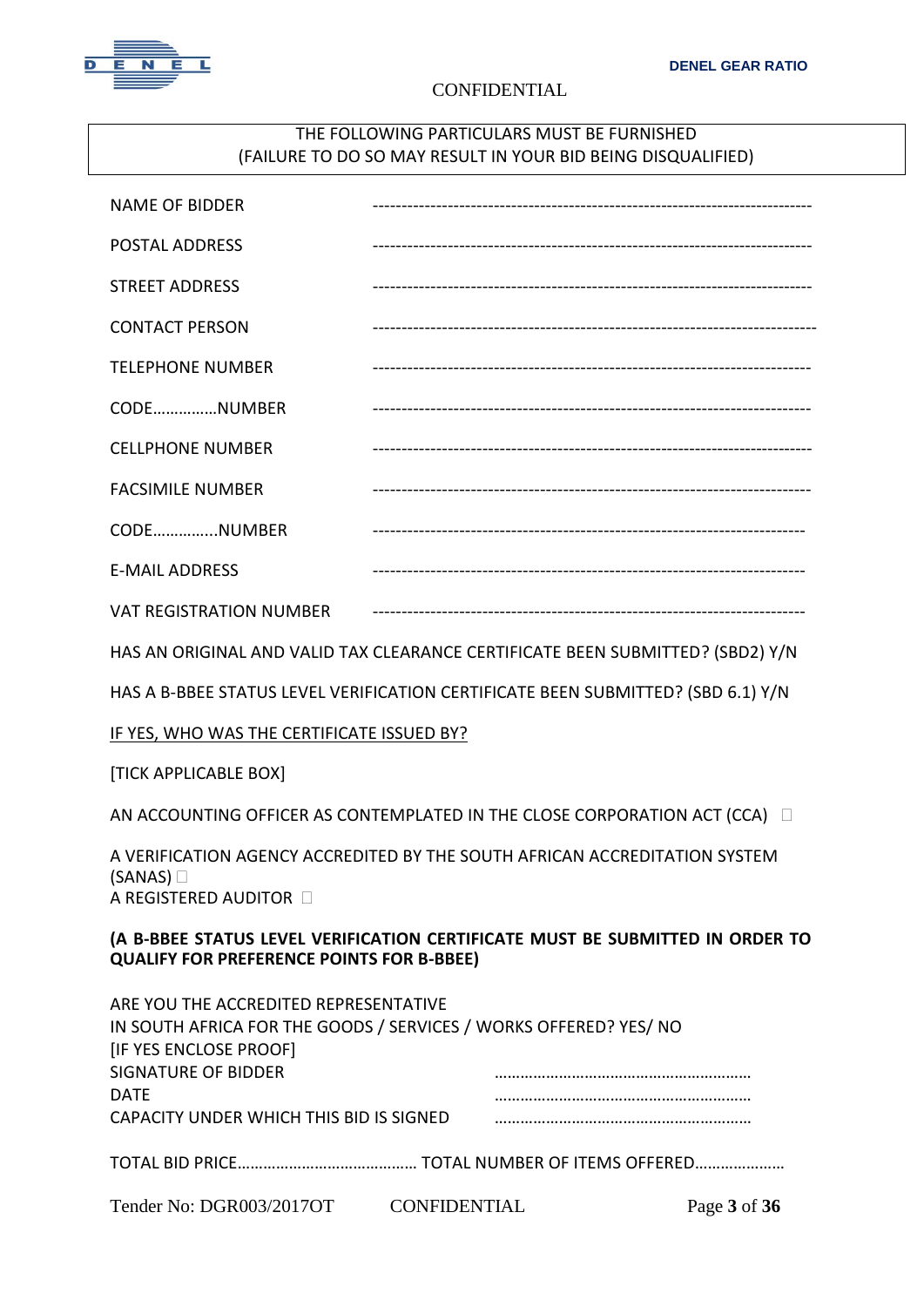

#### **SPECIFICATIONS, CONDITIONS OF TENDER AND UNDERTAKINGS BY BIDDER**

#### **1. DEFINITIONS**

In this Request for Proposals, unless a contrary intention is apparent:

- 1.1 **B-BBEE** means broad-based black economic empowerment as defined in section 1 on the Broad-Based Black Economic Empowerment Act 53, 2003;
- 1.2 **B-BBEE Act** means the Broad-Based Black Economic Empowerment Act 53, 2003;
- 1.3 **B-BBEE status level** means the B-BBEE status received by a measured entity based on its overall performance used to claim points in terms of regulation 5 and 6 of the Preferential Procurement Regulations, 2011.
- 1.4 **Business Day** means a day which is not a Saturday, Sunday or public holiday.
- 1.5 **Bid** means a written offer in the prescribed or stipulated form lodged by a Bidder in response to an invitation in this Request for Proposal, containing an offer to provide goods, works or services in accordance with the Specification as provided in this RFP.
- 1.6 **Bidder** means a person or legal entity, or an unincorporated group of persons or legal entities that submit a Bid.
- 1.7 **Companies Act** means the Companies Act, 2008.
- 1.8 **Compulsory Documents** means the list of compulsory schedules and documents.
- 1.9 **Closing Time** means the time, which Tenders must be received.
- 1.10 **DoL** means Department of Labour
- 1.11 **Evaluation Criteria** means the criteria set out, which includes the Qualifying Criteria, Functional Criteria and Price and Preferential Points Assessment.
- 1.12 **PFMA** means the Public Finance Management Act 1, 1999.
- 1.13 **PPPFA** means the Preferential Procurement Policy Framework Act 5, 2000.
- 1.14 **PPPFA Regulations** means the Preferential Procurement Regulations 2011, published in terms of the PPPFA.
- 1.15 **Price and Preferential Points Assessment** means the process described in clause 5, as prescribed by the PPPFA.
- 1.16 **Proposed Contract** means the agreement including any other terms and conditions contained in or referred to in this RFP that may be executed between DENEL GEAR RATIO and the successful Bidder.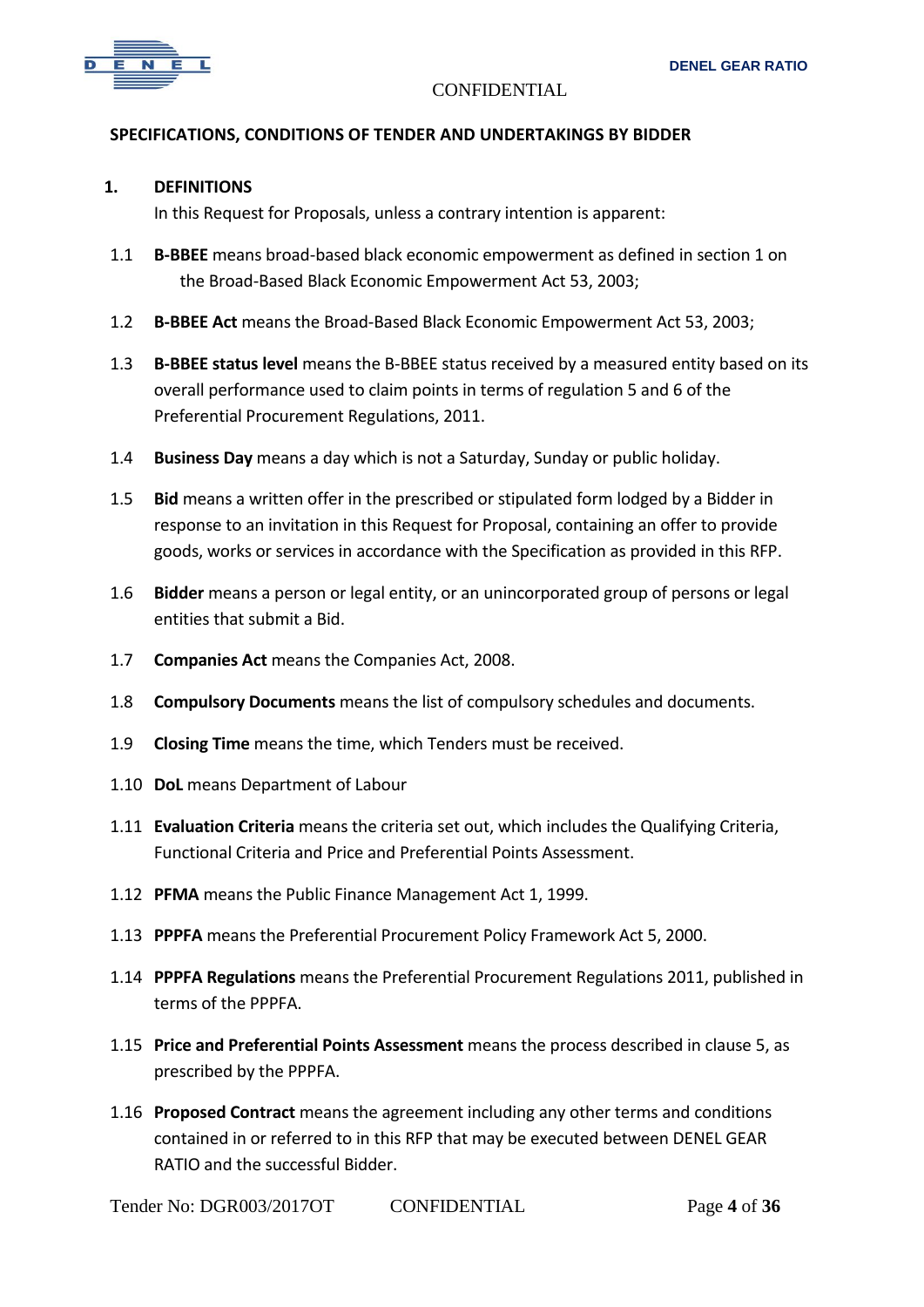

- 1.17 **Qualifying Criteria** means the criteria set out in clause 5.
- 1.18 **Request for Proposal** or **RFP** means this document including all annexures and any other documents so designated by DENEL GEAR RATIO.
- 1.19 **SARS** means the South African Revenue Service.
- 1.20 **SBD means** Standard Bidding Document
- 1.21 **Services** means the services required by DENEL GEAR RATIO
- 1.22 **SLA** means service level agreement.
- 1.23 **SOC** means State Owned Company, as defined by the Companies' Act.
- 1.24 **Specification** means the conditions of tender set and any specification or description of DENEL GEAR RATIO's requirements contained in this RFP.
- 1.25 **State** means the Republic of South Africa.
- 1.26 **Statement of Compliance** means the statement forming part of a Tender indicating the Bidders compliance with the Specification.
- 1.27 **PEE means** Portable Electronical Equipment
- 1.28 **PPE means** Personal Protective Equipment
- 1.29 **Tendering Process** means the process commenced by the issuing of this Request for Proposals and concluding upon formal announcement by DENEL GEAR RATIO of the selection of a successful Bidder(s) or upon the earlier termination of the process.
- 1.30 **Website** means a website administered by DENEL VEHICLE SYSTEMS t/a GEAR RATIO under its name with web address [www.denelvehiclesystems.co.za](http://www.denelvehiclesystems.co.za/)

#### 2. **INTERPRETATIONS**

- 2.1 In this RFP, unless expressly provided otherwise a reference to: "includes" or "including" means includes or including without limitation; and
- 2.2 "R" or "Rand" is a reference to the lawful currency of the Republic of South Africa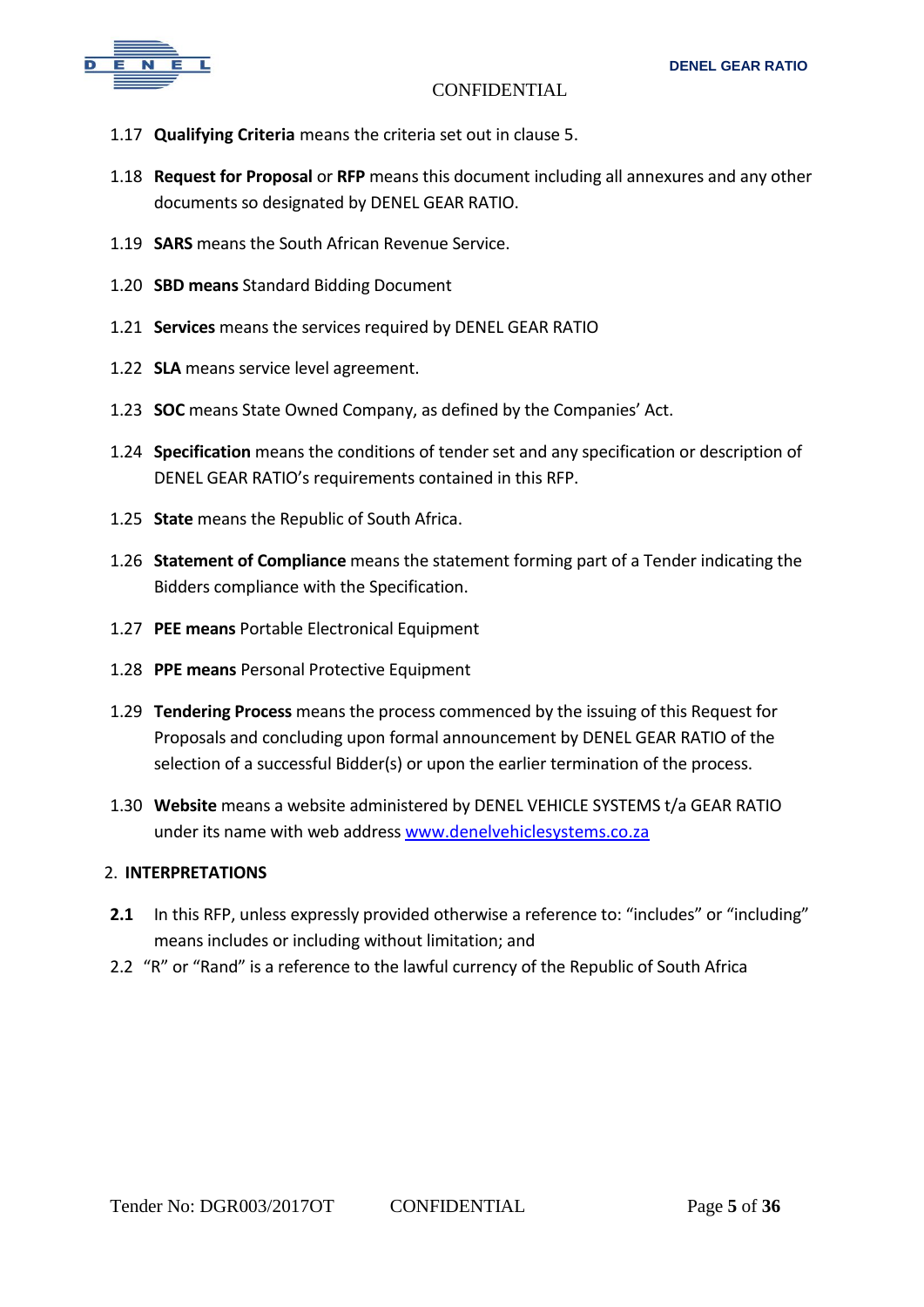

#### **3 TENDER OFFICE**

DENEL GEAR RATIO – Procurement Email: **[Tenders-GR.Responses@lssa.co.za](mailto:Tenders-GR.Responses@lssa.co.za)** No technical questions will be answered telephonically.

**Only questions, queries clarifications which are submitted to this dedicated email address, [Tenders-GR.Responses@lssa.co.zaw](mailto:Tenders-GR.Responses@lssa.co.za)ill be addressed.**

**Kindly note that it is the responsibility of the bidder, to ensure that frequent visits are made to the eTender portal, in order to obtain/view all responses with regards to this RFP**

**eTender portal can be accessed on the following website:<http://www.etenders.gov.za/>**

**No Canvassing of any Denel Employee will be tolerated and will result in an immediate disqualification of the bidder.** 

**Note: This Tendering Process will use a two envelope system** i.e. **Bidders must submit the Qualifying Criteria and functional proposal in one envelope (together with relevant copies) and pricing and preference points proposals in a separate envelope (together with the relevant copies). BOTH ENVELOPES MUST BE CLEARLY MARKED**

#### **4 RULES GOVERNING THIS RFP AND THE TENDERING PROCESS**

4.1 DENEL GEAR RATIO reserves the right to change any information in, or to issue any addendum to this RFP before the Closing Time. DENEL GEAR RATIO and its officers, employees and advisors will not be liable in connection with either the exercise of, or failure to exercise this right.

#### **4.2 REPRESENTATIONS**

No representations made by or on behalf of DENEL GEAR RATIO in relation to this RFP will be binding on DENEL GEAR RATIO unless that representation is expressly incorporated into the contract ultimately entered into between DENEL GEAR RATIO and the successful Bidder.

#### **4.3 CONFIDENTIALITY**

All persons (including all Bidders) obtaining or receiving this RFP and any other information in connection with this RFP or the Tendering Process must keep the contents of the RFP and other such information confidential, and not disclose or use the information except as required for the purpose of developing a proposal in response to this RFP.

#### **4.4 UNAUTHORISED COMMUNICATIONS**

4.4.1 Communications (including promotional or advertising activities) with staff of DENEL GEAR RATIO or their advisors assisting with the Tendering Process are not permitted during the Tendering Process, or otherwise with the prior consent of the Tender Office. Nothing in this clause 4.4 is intended to prevent communications with staff of, or advisors to, DENEL GEAR RATIO to the extent that such communications do not relate to this RFP or the Tendering Process.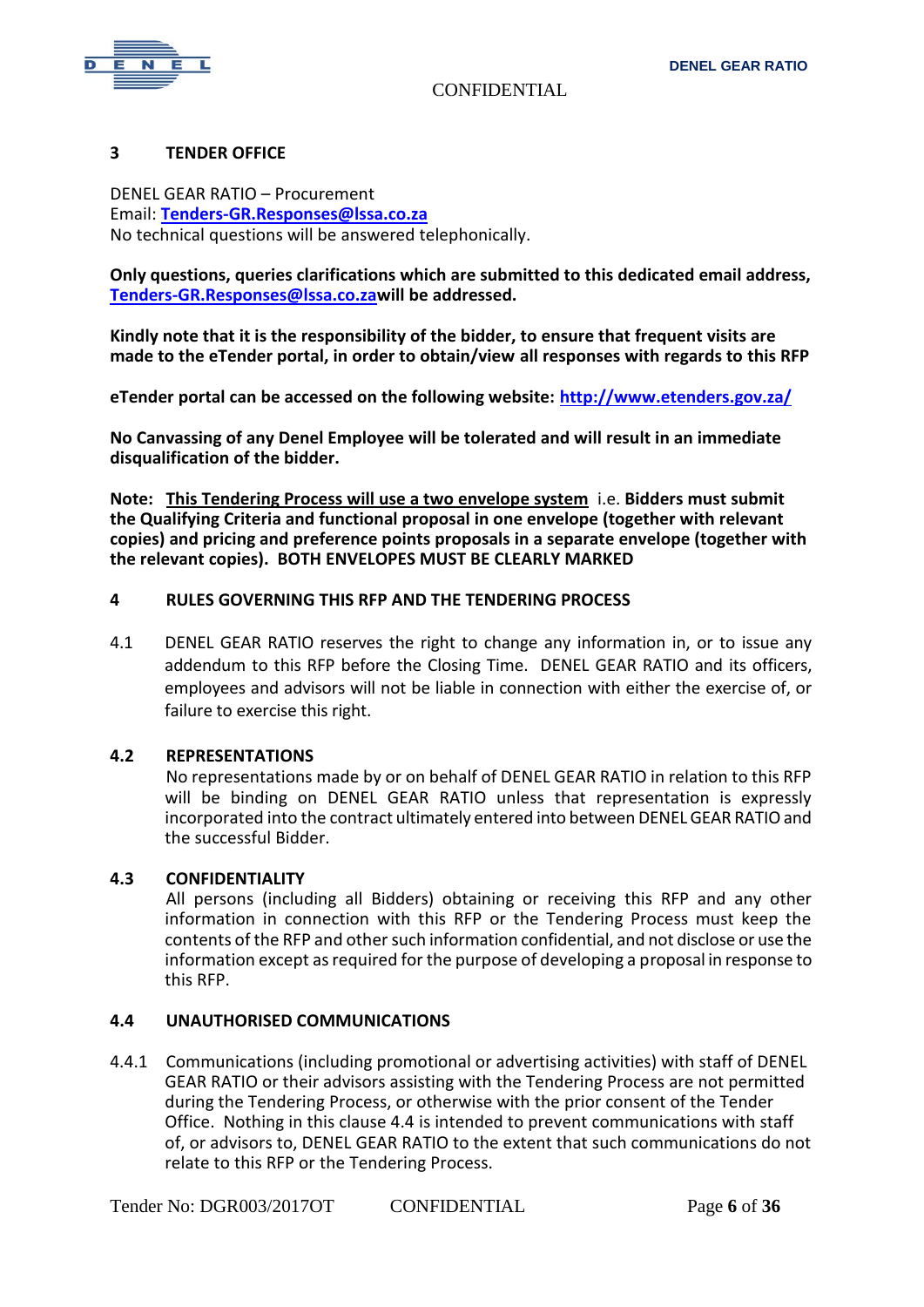

4.4.2 Bidders must not otherwise engage in any activities that may be perceived **as, or that may have the effect of, influencing the outcomes of the Tendering Process in any way.**

#### **4.5 IMPROPER ASSISTANCE, FRAUD AND CORRUPTION**

- 4.5.1 Bidders may not seek or obtain the assistance of employees of DENEL GEAR RATIO in the preparation of their tender responses.
- 4.5.2 DENEL GEAR RATIO may in its absolute discretion, immediately disqualify a Bidder that it believes has sought or obtained such improper assistance.
- 4.5.3 Bidders are to be familiar with the implications of contravening the Prevention and Combating of Corrupt Activities Act, 2004 and any other relevant legislation.

#### **4.6 LATE BIDS**

- 4.6.1 Bids must be delivered by the Closing Time. The Closing Time may be extended by DENEL GEAR RATIO in its absolute discretion by providing written notice to Bidders.
- 4.6.2 Bids delivered after the Closing Time or lodged at a location or in a manner that is contrary to that specified in this RFP will be disqualified from the Tendering Process and will be ineligible for consideration. No Late Tenders will be accepted.

#### **4.7 PREPARATION OF BIDS**

Bidders must ensure that:

- 4.7.1 their Bid is submitted in the required format as stipulated in this RFP; and
- 4.7.2 All the required information fields in the Bid are completed in full and contain the information requested by DENEL GEAR RATIO.

#### **4.8 RESPONSIBILITY FOR BIDDING COSTS**

- 4.8.1 The Bidders participation or involvement in any stage of the Tendering Process is at the Bidders sole risk, cost and expense. DENEL GEAR RATIO will not be held responsible for, or pay for, any expense or loss that may be incurred by Bidders in relation to the preparation or lodgement of their Bid.
- 4.8.2 DENEL GEAR RATIO is not liable to the Bidder for any costs on the basis of any contractual, promissory or restitutionary grounds whatsoever as a consequence of any matter relating to the Bidders participation in the Tendering Process, including without limitation, instances where:
- 4.8.3 the Bidder is not engaged to perform under any contract; or
- 4.8.4 DENEL GEAR RATIO exercises any right under this RFP or at law.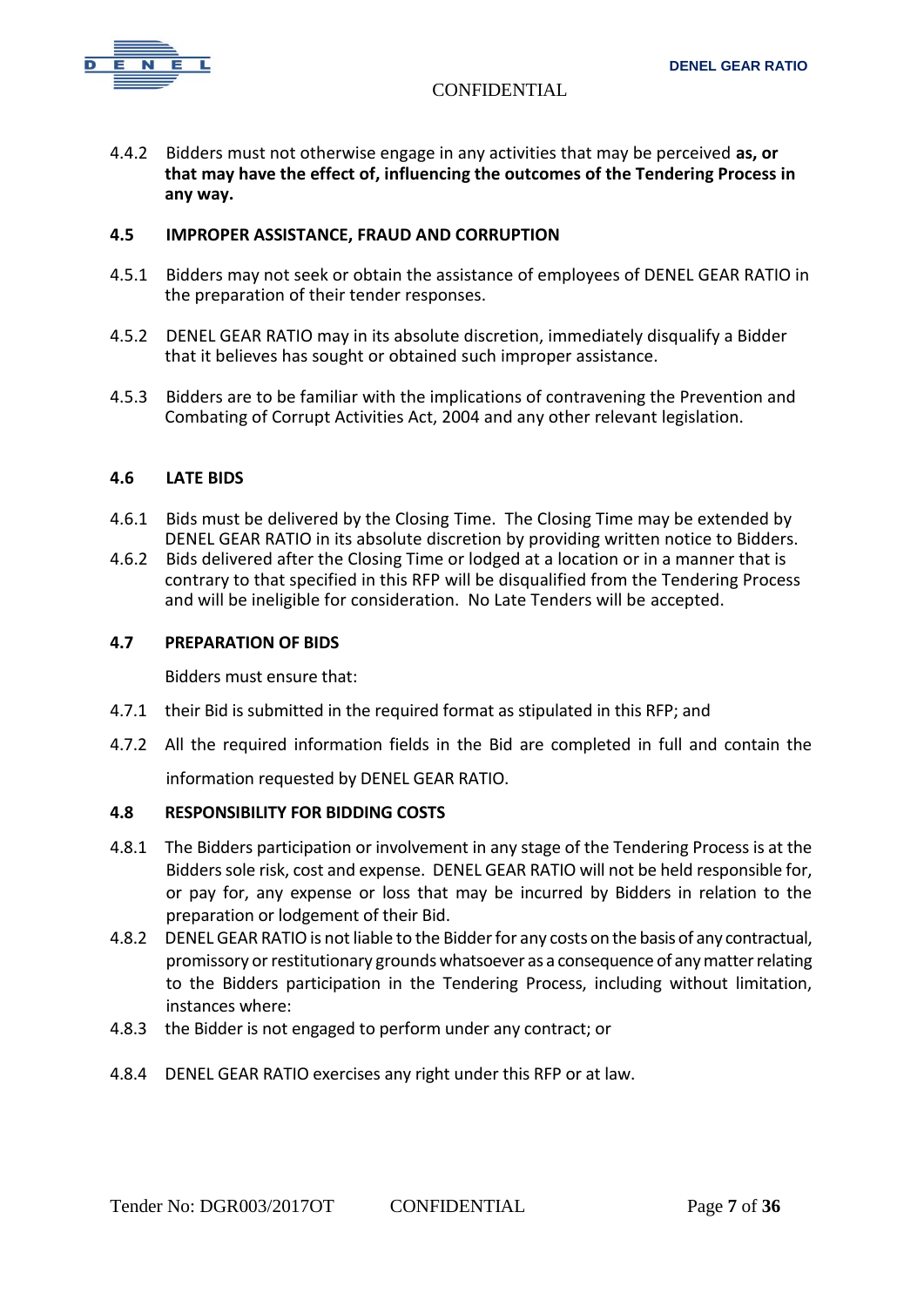

#### **5 DISCLOSURE OF BID CONTENTS AND BID INFORMATION**

All Bids received by DENEL GEAR RATIO will be treated as confidential. DENEL GEAR RATIO will not disclose contents of any Bid and Bid information, except:

- 5.2.1 as required by law;
- 5.2.2 for the purpose of investigations by other government authorities having relevant jurisdiction;
- 5.2.3 To external consultants and advisors of DENEL GEAR RATIO engaged to assist with the Tendering Process; or for the general information of Bidders required to be disclosed as per National Treasury Regulations, Guidelines, Instruction Notes or Practice Notes.

## **Bidders are required to complete the table below by indicating whether they comply with the requirement by marking the appropriate column with an 'X' below.**

Bidders are required to submit supporting documentation to attest to the level of compliance with qualifying criteria

| Requirement                          |                                                    | <b>Compliant</b> | <b>Not</b> |  |  |
|--------------------------------------|----------------------------------------------------|------------------|------------|--|--|
|                                      |                                                    |                  | compliant  |  |  |
| <b>Registration or Certification</b> |                                                    |                  |            |  |  |
|                                      | 1) Bidder is a South African registered and        |                  |            |  |  |
|                                      | practising service provider operating country      |                  |            |  |  |
|                                      | wide.                                              |                  |            |  |  |
|                                      | 2) Valid BBBEE Certificate (Validity during        |                  |            |  |  |
|                                      | awarding of tender, if claiming preference         |                  |            |  |  |
|                                      | points)                                            |                  |            |  |  |
| 3)                                   | National Treasury Central Supplier Database -      |                  |            |  |  |
|                                      | proof of summary registration report               |                  |            |  |  |
| 4)                                   | Company Registration with CIPC - submit proof      |                  |            |  |  |
|                                      | thereof                                            |                  |            |  |  |
|                                      | 5) Current banking details, Cancelled Cheque or    |                  |            |  |  |
|                                      | Original letter from the Bank issued on a bank     |                  |            |  |  |
|                                      | letterhead with stamp.                             |                  |            |  |  |
|                                      | 6) Accreditation and registration with the South   |                  |            |  |  |
|                                      | African Revenue Services for customs and excise    |                  |            |  |  |
|                                      | clearance                                          |                  |            |  |  |
|                                      | 7) Certificate of compliance with Compensation for |                  |            |  |  |
|                                      | injuries and Diseases Act (COIDA) (Validity during |                  |            |  |  |
|                                      | award of tender)                                   |                  |            |  |  |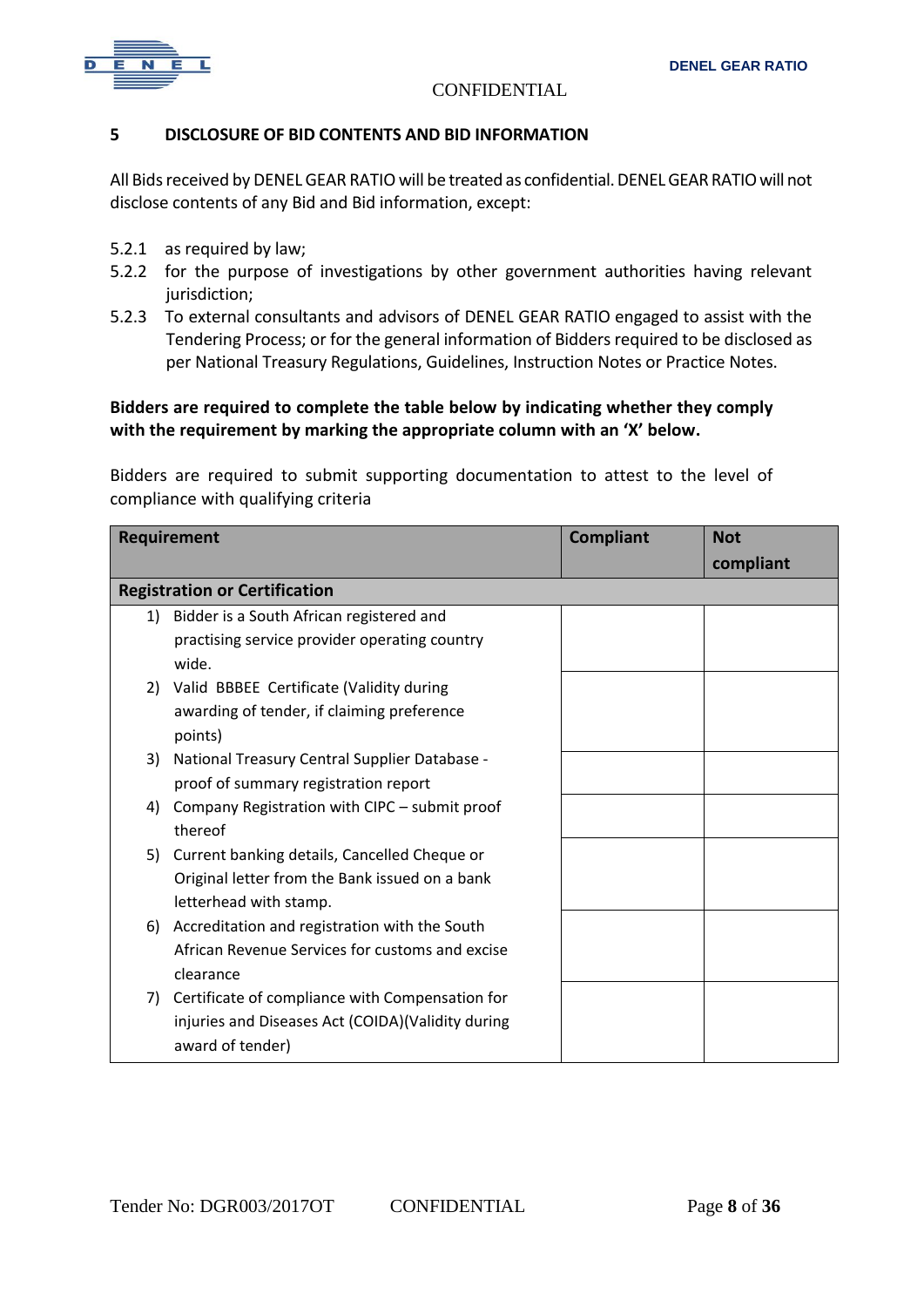

| Tax Clearance Certificate (Validity during the<br>8)     |  |
|----------------------------------------------------------|--|
| awarding of tender)                                      |  |
| This requirement will also apply to all members of       |  |
| consortia or joint ventures which submit joint Bids.     |  |
| Note: Failure to meet the above requirements will result |  |
| in automatic disqualification                            |  |
|                                                          |  |

**SBD 2** 

## **TAX CLEARANCE CERTIFICATE REQUIREMENTS**

**It is a condition of bid that the taxes of the successful bidder must be in order, or that satisfactory arrangements have been made with South African Revenue Service (SARS) to meet the bidder's tax obligations.**

- 1. In order to meet this requirement bidders are required to complete in full the attached form TCC 001 "Application for a Tax Clearance Certificate" and submit it to any SARS branch office nationally. The Tax Clearance Certificate Requirements are also applicable to foreign bidders / individuals who wish to submit bids.
- 2. SARS will then furnish the bidder with a Tax Clearance Certificate that will be valid for a period of 1 (one) year from the date of approval.
- 3. The original Tax Clearance Certificate must be submitted together with the bid. Failure to submit the original and valid Tax Clearance Certificate will result in the invalidation of the bid. Certified copies of the Tax Clearance Certificate will not be acceptable.
- 4. In bids where Consortia / Joint Ventures / Sub-contractors are involved, each party must submit a separate Tax Clearance Certificate.
- 5. Copies of the TCC 001 "Application for a Tax Clearance Certificate" form are available from any SARS branch office nationally or on the website [www.sars.gov.za.](http://www.sars.gov.za/)
- 6. Applications for the Tax Clearance Certificates may also be made via eFiling. In order to use this provision, taxpayers will need to register with SARS as eFilers through the website [www.sars.gov.za.](http://www.sars.gov.za/)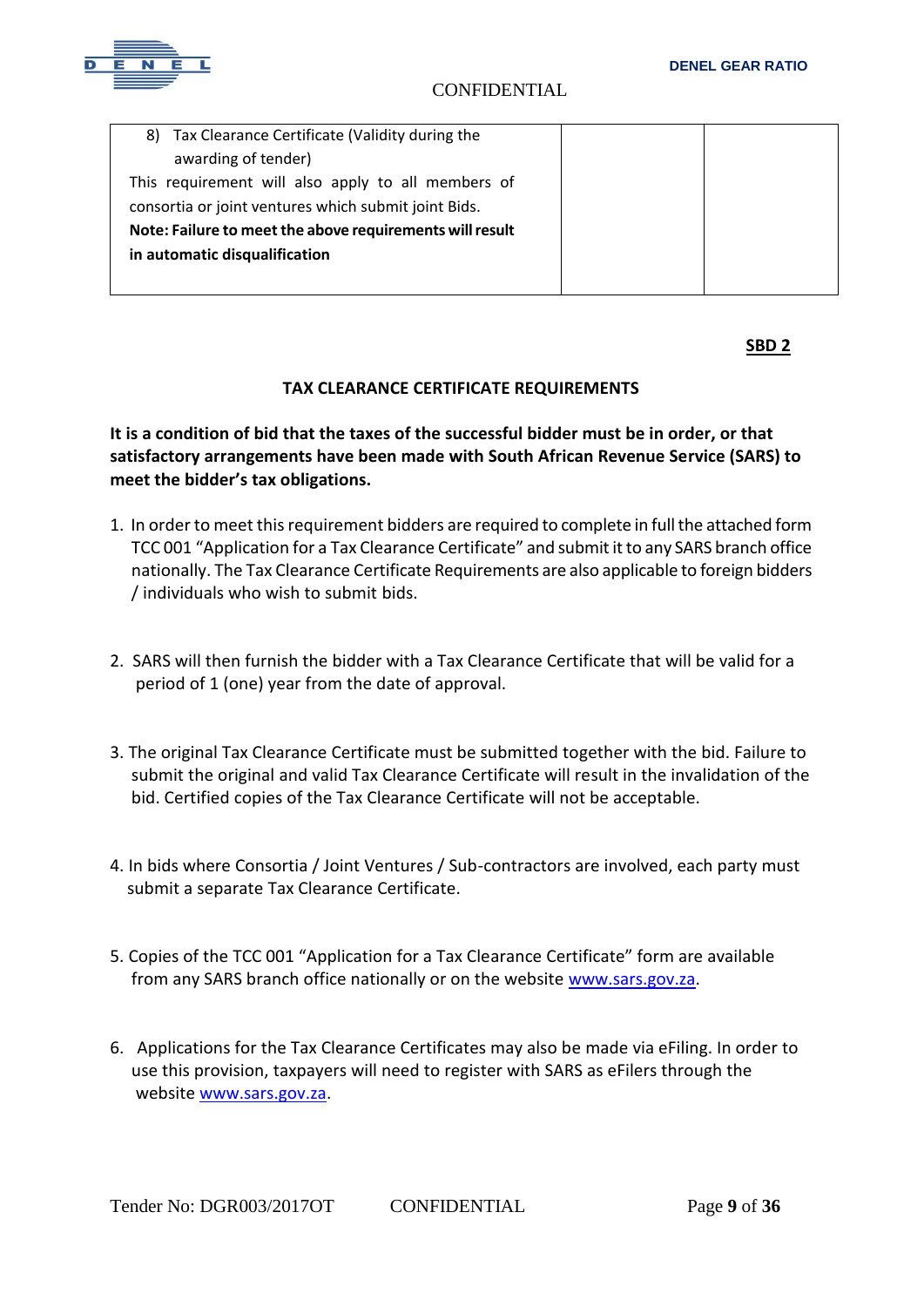

**SBD 3.2 SBD 3.2** 

## **PRICING SCHEDULE – NON-FIRM PRICES (PURCHASES)**

**NOTE: PRICE ADJUSTMENTS WILL BE ALLOWED AT THE PERIODS AND TIMES SPECIFIED IN THE BIDDING DOCUMENTS.** 

# **IN CASES WHERE DIFFERENT DELIVERY POINTS INFLUENCE THE PRICING, A SEPARATE PRICING SCHEDULE MUST BE SUBMITTED FOR EACH DELIVERY POINT**

Name of Bidder……………………………………………………………Bid number: **DGR003/2017OT**

Closing Time: **11:00** Closing date: **06 June 2017**

OFFER TO BE VALID FOR **90** DAYS FROM THE CLOSING DATE OF BID.

| <b>ITEM</b><br><b>NO</b> | <b>DESCRIPTION</b> | <b>QUANTINTY</b> | <b>BID PRICE IN RSA</b><br><b>CURRENCY</b><br>All applicable taxes<br>included |
|--------------------------|--------------------|------------------|--------------------------------------------------------------------------------|
|                          |                    |                  |                                                                                |
|                          |                    |                  |                                                                                |
|                          |                    |                  |                                                                                |

 \*\* "all applicable taxes" includes value- added tax, pay as you earn, income tax, Unemployment insurance fund contributions and skills development levies.

## Required by: **DENEL GEAR RATIO** At: **08 CHRIS STREET, ALRODE, ALBERTON**

| <b>Signature of Bidder</b>                       | Date |         |
|--------------------------------------------------|------|---------|
|                                                  |      |         |
|                                                  |      |         |
|                                                  |      |         |
|                                                  |      |         |
| Does the offer comply with the specification(s)? |      | *YES/NO |
|                                                  |      |         |
| Brand and model<br>Country of origin             |      |         |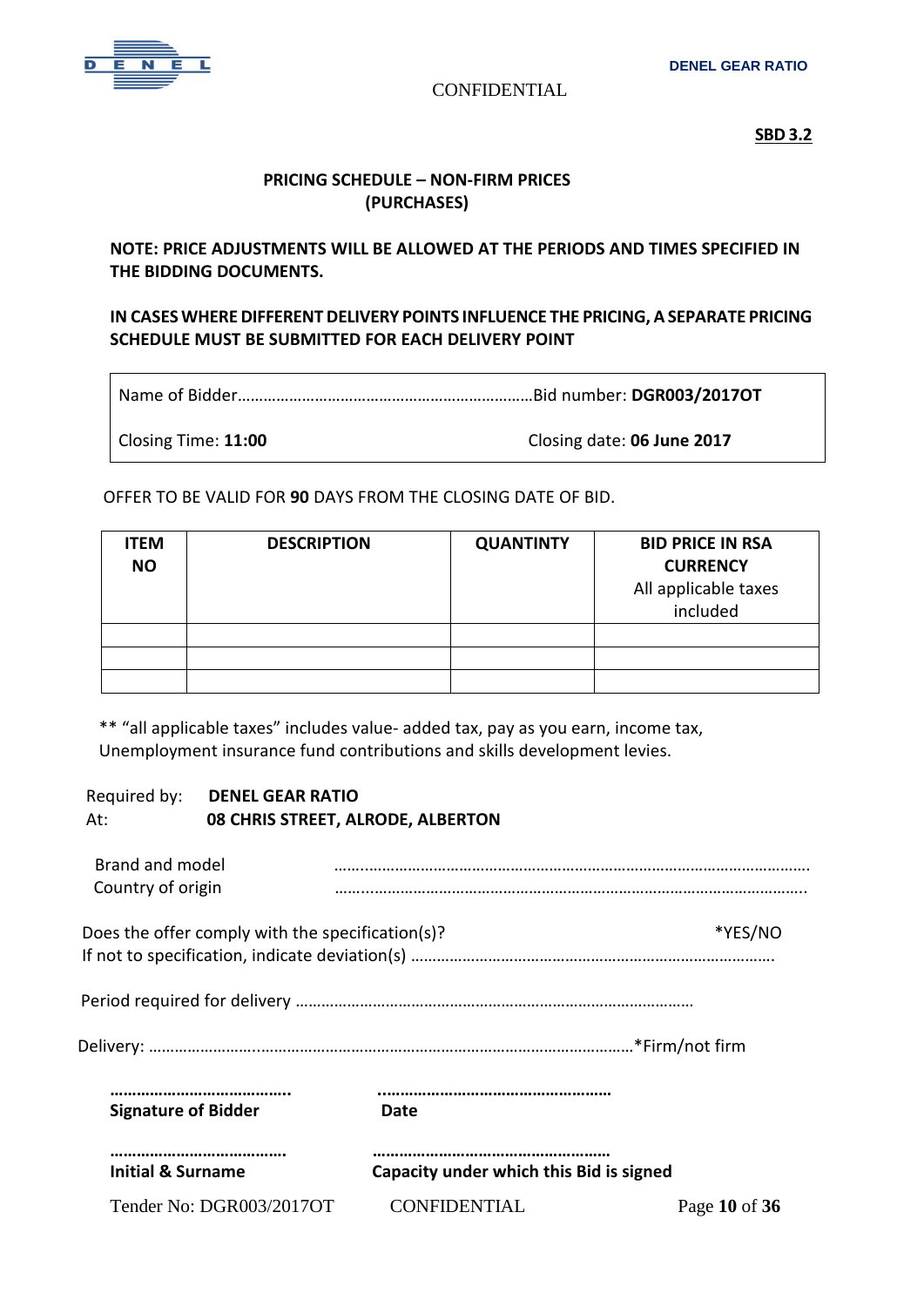

## **SBD 3.2**

#### **PRICE ADJUSTMENTS**

# **A NON-FIRM PRICES SUBJECT TO ESCALATION**

- 1. In cases of period contracts, non-firm prices will be adjusted (loaded) with the assessed contract price adjustments implicit in non-firm prices when calculating the comparative prices
- 2. In this category price escalations will only be considered in terms of the following formula:

$$
Pa = (1 - V)Pt \left( D1 \frac{R1t}{R1o} + D2 \frac{R2t}{R2o} + D3 \frac{R3t}{R3o} + D4 \frac{R4t}{R4o} \right) + VPt
$$

Where:

| Pa                                | $=$ | The new escalated price to be calculated.                       |
|-----------------------------------|-----|-----------------------------------------------------------------|
| $(1-V)$ Pt                        |     | 85% of the original bid price. Note that Pt must always be the  |
|                                   |     | original bid price and not an escalated price.                  |
| D <sub>1</sub> , D <sub>2</sub>   | =   | Each factor of the bid price eg. labour, transport, clothing,   |
|                                   |     | footwear, etc. The total of the various factors D1, D2etc. must |
|                                   |     | add up to 100%.                                                 |
| R1t, R2t                          |     | Index figure obtained from new index (depends on the number of  |
|                                   |     | factors used).                                                  |
| R <sub>10</sub> , R <sub>20</sub> | =   | Index figure at time of bidding.                                |
| <b>VPt</b>                        |     | 15% of the original bid price. This portion of the bid price    |
|                                   |     | remains firm i.e. it is not subject to any price escalations.   |

3. The following index/indices must be used to calculate your bid price:

| Index Dated Index Dated Index Dated |  |
|-------------------------------------|--|

 4. FURNISH A BREAKDOWN OF YOUR PRICE IN TERMS OF ABOVE-MENTIONED FORMULA. THE TOTAL OF THE VARIOUS FACTORS MUST ADD UP TO 100%.

| <b>FACTOR</b><br>(D1, D2 etc. eg. Labour, transport etc.) | PERCENTAGE OF BID PRICE |
|-----------------------------------------------------------|-------------------------|
|                                                           |                         |
|                                                           |                         |
|                                                           |                         |
|                                                           |                         |
|                                                           |                         |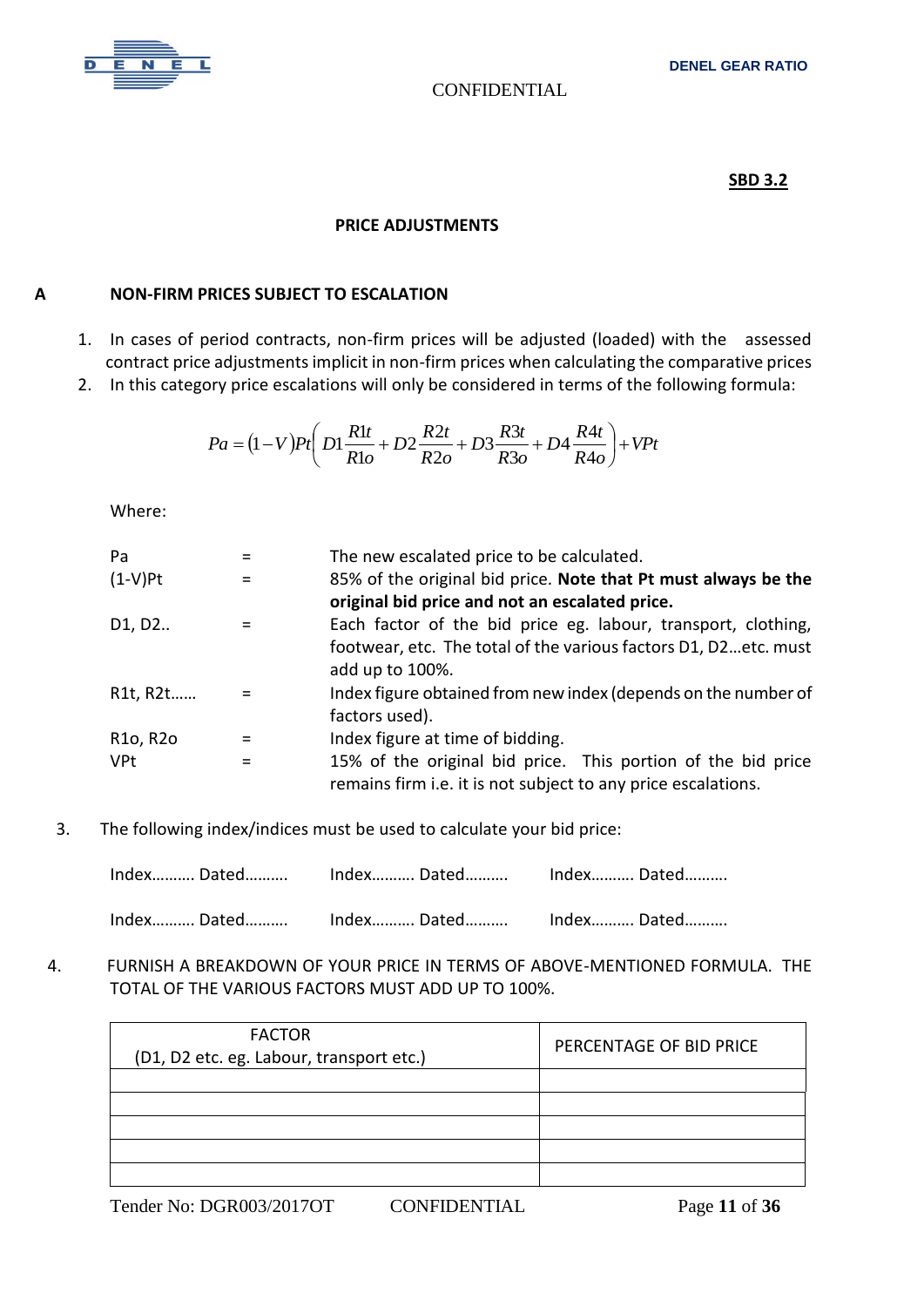

# **SBD 3.2**

# **B PRICES SUBJECT TO RATE OF EXCHANGE VARIATIONS**

1. Please furnish full particulars of your financial institution, state the currencies used in the \ Conversion of the prices of the items to South African currency, which portion of the price is subject to rate of exchange variations and the amounts remitted abroad.

| <b>PARTICULARS OF</b><br><b>FINANCIAL</b><br><b>INSTITUTION</b> | <b>ITEM NO</b> | <b>PRICE</b> | <b>CURRENCY</b> | <b>RATE</b> | <b>PORTION</b><br><b>OF PRICE</b><br><b>SUBJECT</b><br><b>TO ROE</b> | <b>AMOUNT</b><br>IN<br><b>FOREIGN</b><br><b>CURRENCY</b><br><b>REMITTED</b><br><b>ABROAD</b> |
|-----------------------------------------------------------------|----------------|--------------|-----------------|-------------|----------------------------------------------------------------------|----------------------------------------------------------------------------------------------|
|                                                                 |                |              |                 | $ZAR =$     |                                                                      |                                                                                              |
|                                                                 |                |              |                 | $ZAR =$     |                                                                      |                                                                                              |
|                                                                 |                |              |                 | $ZAR =$     |                                                                      |                                                                                              |
|                                                                 |                |              |                 | $ZAR =$     |                                                                      |                                                                                              |
|                                                                 |                |              |                 | $ZAR =$     |                                                                      |                                                                                              |
|                                                                 |                |              |                 | $ZAR =$     |                                                                      |                                                                                              |

2.Adjustments for rate of exchange variations during the contract period will be calculated by using the average monthly exchange rates as issued by your commercial bank for the periods indicated hereunder: (Proof from bank required)

| <b>AVERAGE MONTHLY</b><br><b>EXCHANGE RATES FOR THE</b><br><b>PERIOD:</b> | <b>DATE</b><br><b>DOCUMENTATION</b><br><b>MUST BE</b><br><b>SUBMITTED TO</b><br>THIS OFFICE | <b>DATE FROM</b><br><b>WHICH NEW</b><br><b>CALCULATED</b><br><b>PRICES WILL</b><br><b>BECOME EFFECTIVE</b> | <b>DATE UNTIL</b><br><b>WHICH NEW</b><br><b>CALCULATED PRICE</b><br><b>WILL BE EFFECTIVE</b> |
|---------------------------------------------------------------------------|---------------------------------------------------------------------------------------------|------------------------------------------------------------------------------------------------------------|----------------------------------------------------------------------------------------------|
|                                                                           |                                                                                             |                                                                                                            |                                                                                              |
|                                                                           |                                                                                             |                                                                                                            |                                                                                              |
|                                                                           |                                                                                             |                                                                                                            |                                                                                              |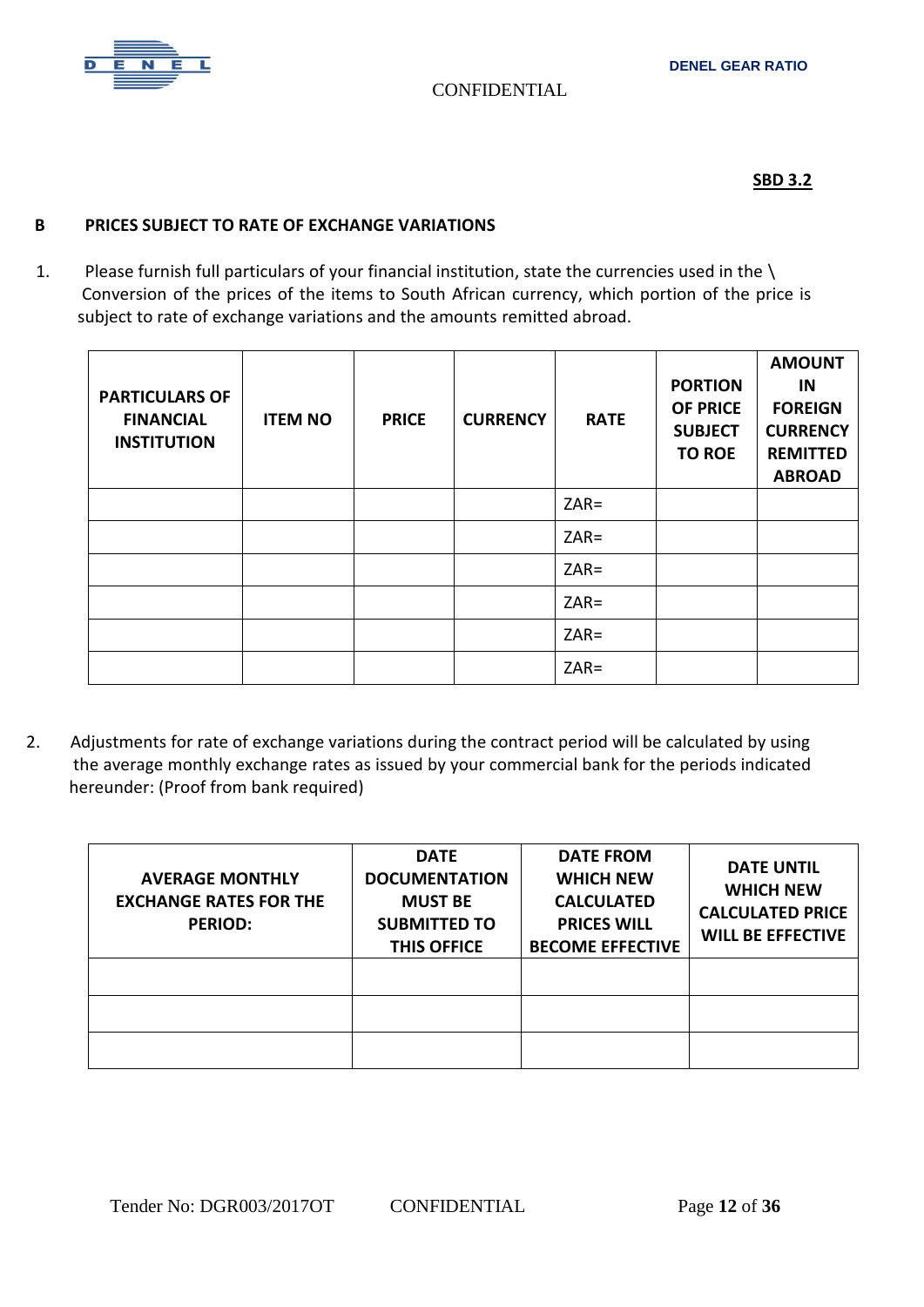

**SBD 4**

#### **DECLARATION OF INTEREST**

1. Any legal person, including persons employed by the state<sup>1</sup>, or persons having a kinship with persons employed by the state, including a blood relationship, may make an offer or offers in terms of this invitation to bid (includes a price quotation, advertised competitive bid, limited bid or proposal). In view of possible allegations of favouritism, should the resulting bid, or part thereof, be awarded to persons employed by the state, or to persons connected with or related to them, it is required that the bidder or his/her authorised representative declare his/her position in relation to the evaluating/adjudicating authority where-

the bidder is employed by the state; and/or

the legal person on whose behalf the bidding document is signed, has a relationship with persons/a person who are/is involved in the evaluation and or adjudication of the bid(s), or where it is known that such a relationship exists between the person or persons for or on whose behalf the declarant acts and persons who are involved with the evaluation and or adjudication of the bid.

2. In order to give effect to the above, the following questionnaire must be completed and submitted with the bid.

| 2.1 | Full Name of bidder or his or her representative:                                   |  |
|-----|-------------------------------------------------------------------------------------|--|
| 2.2 | <b>Identity Number:</b>                                                             |  |
| 2.3 | Position occupied in the Company<br>(director, trustee, shareholder <sup>2</sup> ): |  |
| 2.4 | <b>Company Registration Number:</b>                                                 |  |
| 2.5 | Tax Reference Number:                                                               |  |
| 2.6 | <b>VAT Registration Number:</b>                                                     |  |

2.6.1 The names of all directors / trustees / shareholders / members, their individual identity numbers, tax reference numbers and, if applicable, employee / persal numbers must be indicated in paragraph 3 below.

 $1^{\prime\prime}$ State" means –

| (a) | Any national or provincial department, national or provincial public  |
|-----|-----------------------------------------------------------------------|
|     | entity or constitutional institution within the meaning of the Public |
|     | Finance Management Act, 1999 (Act No. 1 of 1999);                     |

- (b) Any municipality or municipal entity;
- (c) Provincial legislature;
- (d) National Assembly or the national Council of provinces; or
- (e) Parliament.

²"Shareholder" means a person who owns shares in the company and is actively involved in the management of the enterprise or business and exercises control over the enterprise.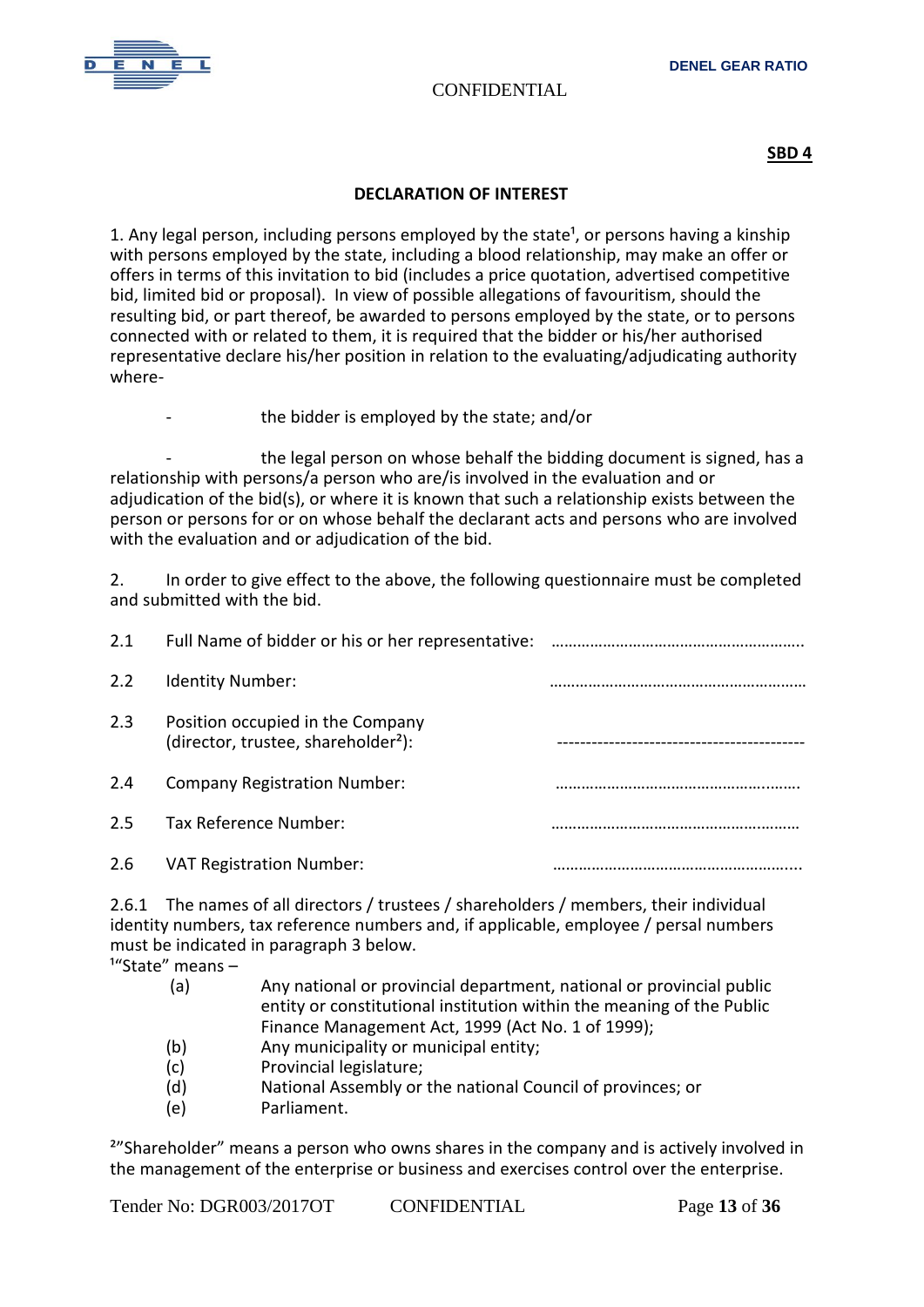

2.7 Are you or any person connected with the bidder presently employed by the state?

YES / NO

2.7.1 If so, furnish the following particulars:

Name of person / director / trustee / shareholder/ member:

……....…………………………………………………………………………………………………………………………………

Name of state institution at which you or the person connected to the bidder is employed

…………………………………………………………………………………………………………………………………………

Position occupied in the state institution:

…………………………………………………………………………………………………………………………………………

Any other particulars:

- …………………………………………………………………………………………………………………………………………
- 2.7.2 If you are presently employed by the state, did you obtain the appropriate authority to undertake remunerative work outside employment in the public sector? **YES / NO**
- 2.7.2.1 If yes, did you attached proof of such authority to the bid document (Note: Failure to submit proof of such authority, where applicable, may result in the disqualification of the bid. **YES / NO**
- 2.7.2.2 If no, furnish reasons for non-submission of such proof:

2.8 Did you or your spouse, or any of the company's directors / Trustees / shareholders / members or their spouses conduct business with the state in the previous twelve months? **YES / NO**

2.8.1 If so, furnish particulars:

………………………………………………………………………………………………………………………………………….

2.9 Do you, or any person connected with the bidder, have any relationship (family, friend, other) with a person employed by the state and who may be involved with the evaluation and or adjudication of this bid? YES / NO

2.9.1 If so, furnish particulars.

………………………………………………………………………………………………………………………………………..

2.10 Are you, or any person connected with the bidder, Aware of any relationship (family, friend, other) between any other bidder and any person employed by the state who may be involved with the evaluation and or adjudication of this bid? YES / NO

Tender No: DGR003/2017OT CONFIDENTIAL Page **14** of **36**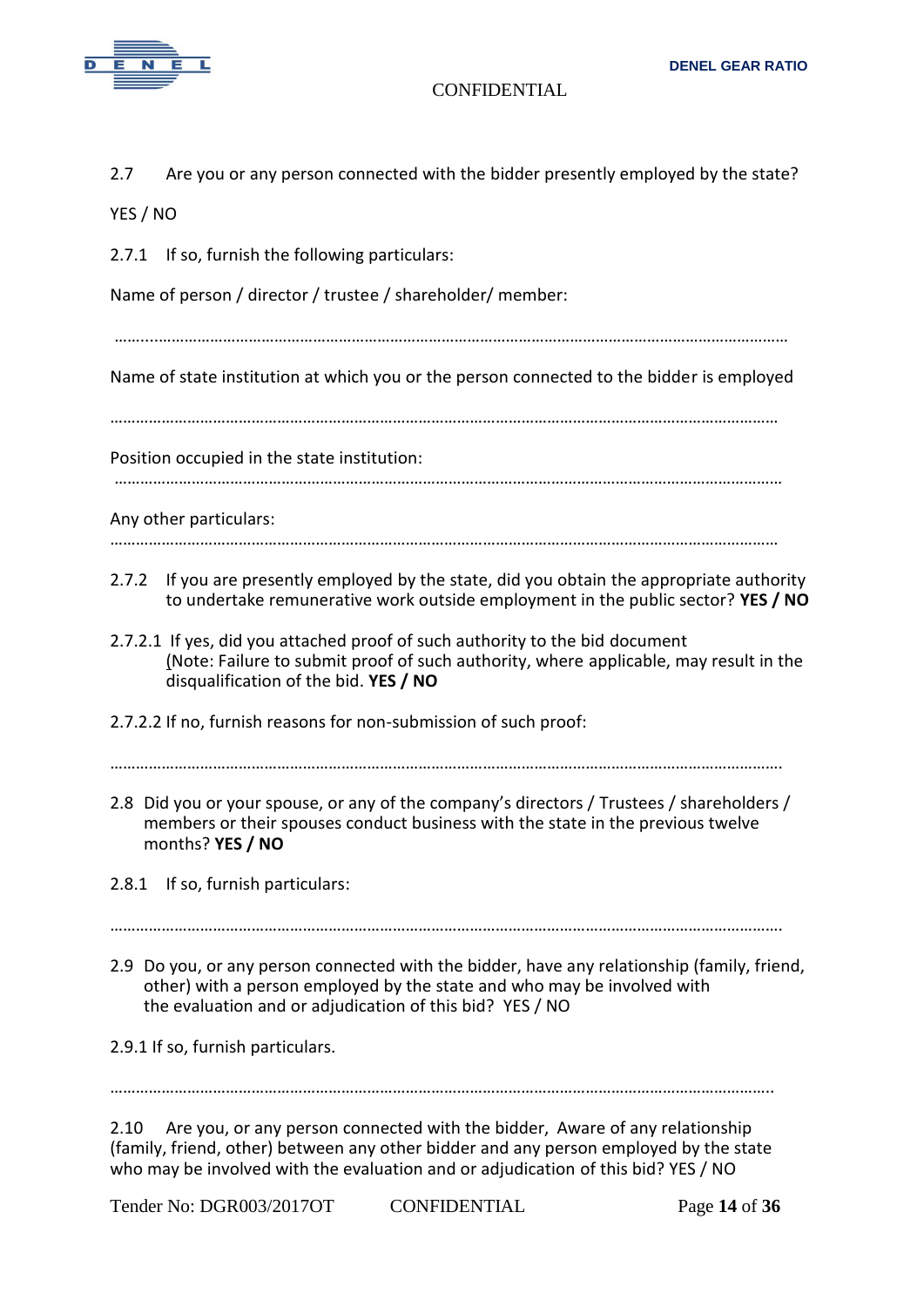

2.10.1 If so, furnish particulars.

…………………………………………………………………………………………………………………………………….

2.11 Do you or any of the directors / trustees / shareholders / members of the company have any interest in any other related companies whether or not they are bidding for this contract? YES/NO

#### 2.11.1 If so, furnish particulars:

………………………………………………………………………………………………………………………………………

# 3 Full details of directors / trustees / members / shareholders.

| <b>Full Name</b> | Identity<br><b>Number</b> | <b>Personal Tax</b><br><b>Reference Number</b> | <b>State Employee</b><br>Number / Persal<br><b>Number</b> |
|------------------|---------------------------|------------------------------------------------|-----------------------------------------------------------|
|                  |                           |                                                |                                                           |
|                  |                           |                                                |                                                           |
|                  |                           |                                                |                                                           |
|                  |                           |                                                |                                                           |

4 Will any portion of the contract be sub-contracted

# 4.1 If so, furnish the following particulars of your sub-contractor(s)

| <b>Full Name</b> | Identity<br><b>Number</b> | <b>Personal Tax</b><br><b>Reference Number</b> | <b>State Employee</b><br>Number / Persal<br><b>Number</b> |
|------------------|---------------------------|------------------------------------------------|-----------------------------------------------------------|
|                  |                           |                                                |                                                           |
|                  |                           |                                                |                                                           |
|                  |                           |                                                |                                                           |
|                  |                           |                                                |                                                           |
|                  |                           |                                                |                                                           |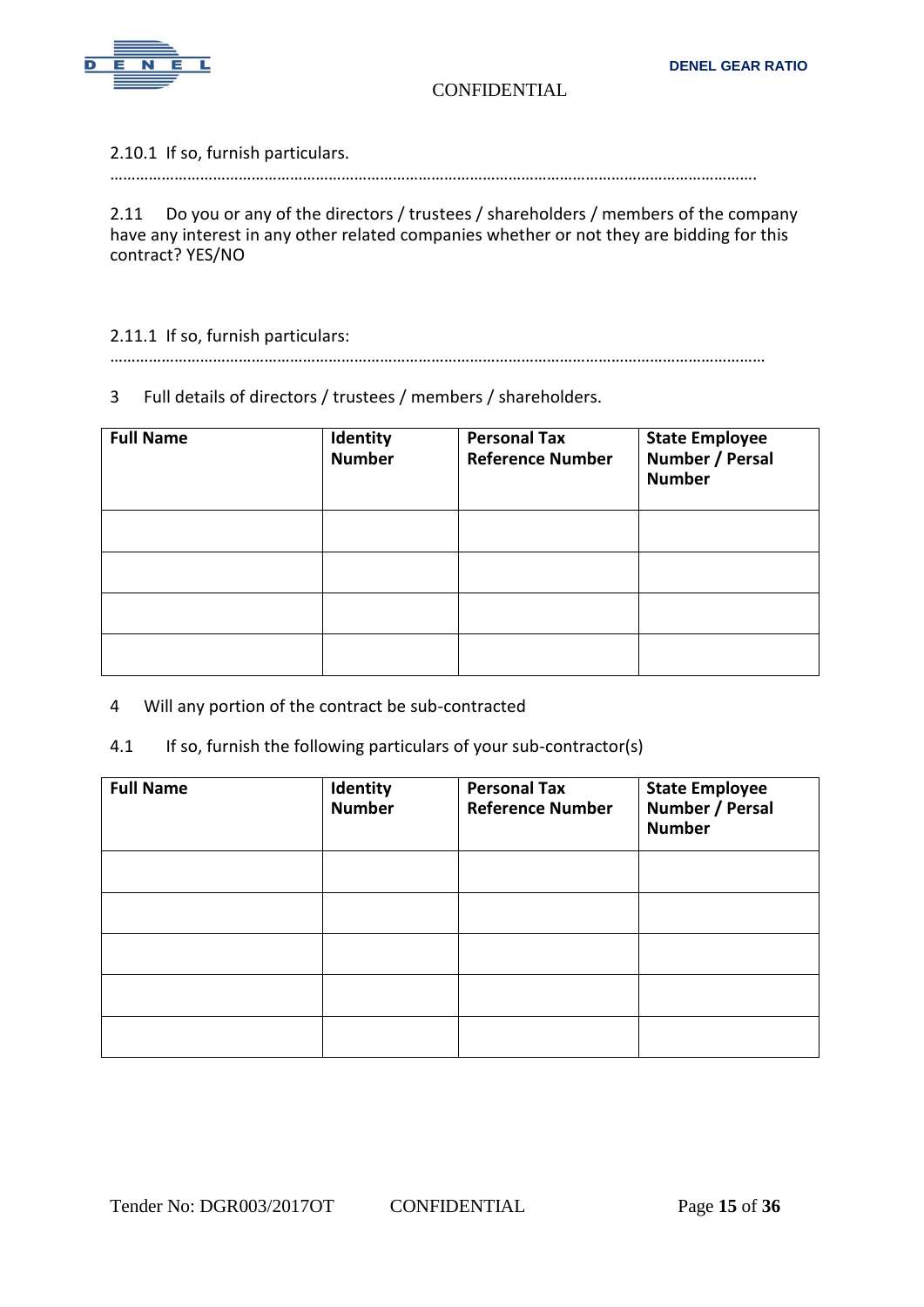

#### **5. DECLARATION**

I, THE UNDERSIGNED (NAME)………………………………………………………………………

CERTIFY THAT THE INFORMATION FURNISHED IN PARAGRAPHS 2 and 3 ABOVE IS CORRECT. I ACCEPT THAT THE STATE MAY REJECT THE BID OR ACT AGAINST ME IN TERMS OF PARAGRAPH 23 OF THE GENERAL CONDITIONS OF CONTRACT SHOULD THIS DECLARATION PROVE TO BE FALSE.

| Signature | Date |  |
|-----------|------|--|
|           |      |  |

**…………………………………. ……………………………………………… Position Mame of bidder** 

**SBD 6.1 SBD 6.1** 

# **PREFERENCE POINTS CLAIM FORM IN TERMS OF THE PREFERENTIAL PROCUREMENT REGULATIONS 2011**

This preference form must form part of all bids invited. It contains general information and serves as a claim form for preference points for Broad-Based Black Economic Empowerment (B-BBEE) Status Level of Contribution

# **NB: BEFORE COMPLETING THIS FORM, BIDDERS MUST STUDY THE GENERAL CONDITIONS, DEFINITIONS AND DIRECTIVES APPLICABLE IN RESPECT OF B-BBEE, AS PRESCRIBED IN THE PREFERENTIAL PROCUREMENT REGULATIONS, 2011.**

#### **1. GENERAL CONDITIONS**

- 1.1 The following preference point system are applicable to this tender:
	- The 80/20 system for requirements with a Rand value of up to R1 000 000 (all applicable taxes included).
- 1.2 Preference points for this bid shall be awarded for:
	- (a) Price; and
	- (b) B-BBEE Status Level of Contribution.
- 1.3.1 The maximum points for this bid are allocated as follows: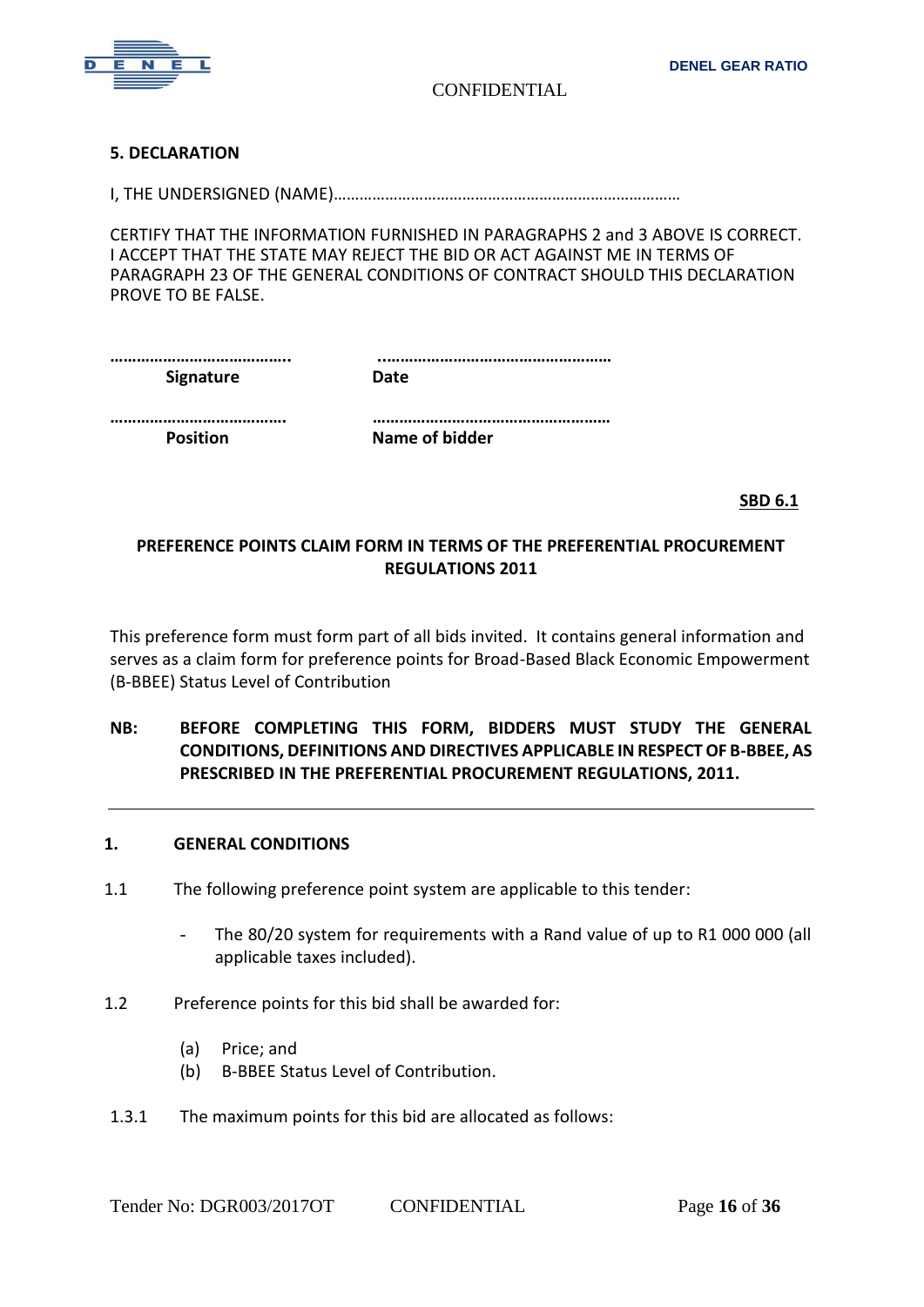

|               |                                                   | <b>POINTS</b> |
|---------------|---------------------------------------------------|---------------|
| 1.3.1.1 PRICE |                                                   | 80            |
|               | 1.3.1.2 B-BBEE STATUS LEVEL OF CONTRIBUTION       | 20            |
|               | Total points for Price and B-BBEE must not exceed | 100           |

- 1.4 Failure on the part of a bidder to fill in and/or to sign this form and submit a B-BBEE Verification Certificate from a Verification Agency accredited by the South African Accreditation System (SANAS) or a Registered Auditor approved by the Independent Regulatory Board of Auditors (IRBA) or an Accounting Officer as contemplated in the Close Corporation Act (CCA) together with the bid, will be interpreted to mean that preference points for B-BBEE status level of contribution are not claimed.
- 1.5. The purchaser reserves the right to require of a bidder, either before a bid is adjudicated or at any time subsequently, to substantiate any claim in regard to preferences, in any manner required by the purchaser.

## **2. DEFINITIONS**

- 2..1 **"all applicable taxes"** includes value-added tax, pay as you earn, income tax, unemployment insurance fund contributions and skills development levies;
- 2.2 **"B-BBEE"** means broad-based black economic empowerment as defined in section 1 of the Broad-Based Black Economic Empowerment Act;
- 2.3 "**B-BBEE status level of contributor"** means the B-BBEE status received by a measured entity based on its overall performance using the relevant scorecard contained in the Codes of Good Practice on Black Economic Empowerment, issued in terms of section 9(1) of the Broad-Based Black Economic Empowerment Act;
- 2.4 **"bid"** means a written offer in a prescribed or stipulated form in response to an invitation by an organ of state for the provision of services, works or goods, through price quotations, advertised competitive bidding processes or proposals;
- 2.5 **"Broad-Based Black Economic Empowerment Act"** means the Broad-Based Black Economic Empowerment Act, 2003 (Act No. 53 of 2003);
- 2.6 **"comparative price"** means the price after the factors of a non-firm price and all unconditional discounts that can be utilized have been taken into consideration;
- 2.7 **"consortium or joint venture"** means an association of persons for the purpose of combining their expertise, property, capital, efforts, skill and knowledge in an activity for the execution of a contract;

Tender No: DGR003/2017OT CONFIDENTIAL Page **17** of **36** 2.8 **"contract"** means the agreement that results from the acceptance of a bid by an organ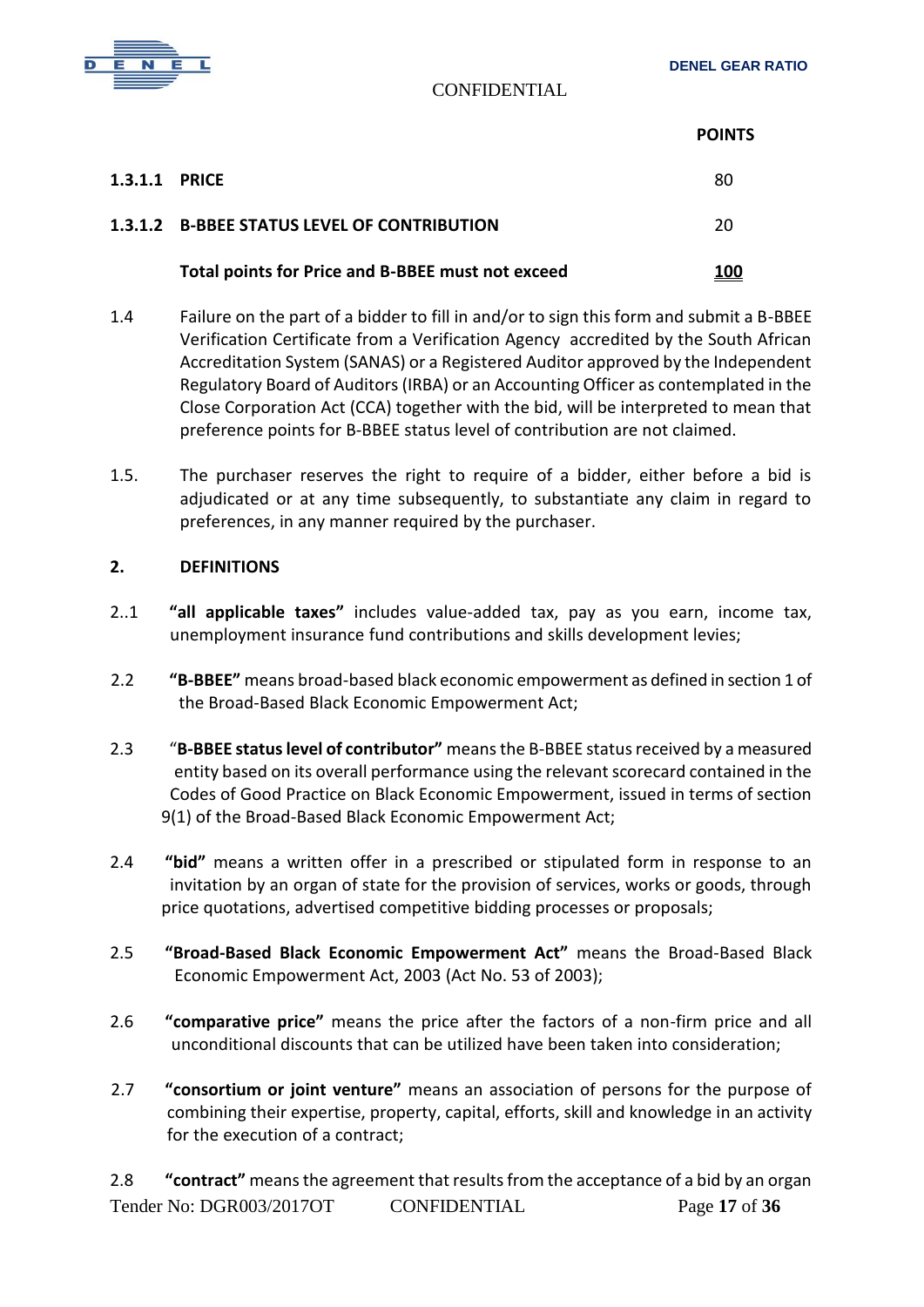

of state;

- 2.9 **"EME"** means any enterprise with annual total revenue of R5 million or less.
- 2.10 **"Firm price"** means the price that is only subject to adjustments in accordance with the actual increase or decrease resulting from the change, imposition, or abolition of customs or excise duty and any other duty, levy, or tax, which, in terms of the law or regulation, is binding on the contractor and demonstrably has an influence on the price of any supplies, or the rendering costs of any service, for the execution of the contract;
- 2.11 **"functionality"** means the measurement according to predetermined norms, as set out in the bid documents, of a service or commodity that is designed to be practical and useful, working or operating, taking into account, among other factors, the quality, reliability, viability and durability of service and the technical capacity and ability of a bidder;
- 2.12 **"non-firm prices"** means all prices other than "firm" prices;
- 2.13 **"person"** includes a juristic person;
- 2.14 **"rand value"** means the total estimated value of a contract in South African currency, calculated at the time of bid invitations, and includes all applicable taxes and excise duties;
- 2.15 **"sub-contract"** means the primary contractor's assigning, leasing, making out work to, or employing, another person to support such primary contractor in the execution of part of a project in terms of the contract;
- 2.16 **"total revenue"** bears the same meaning assigned to this expression in the Codes of Good Practice on Black Economic Empowerment, issued in terms of section 9(1) of the Broad-Based Black Economic Empowerment Act and promulgated in the *Government Gazette* on 9 February 2007;
- 2.17 **"trust"** means the arrangement through which the property of one person is made over or bequeathed to a trustee to administer such property for the benefit of another person; and
- 2.18 **"trustee"** means any person, including the founder of a trust, to whom property is bequeathed in order for such property to be administered for the benefit of another person.

#### **3. ADJUDICATION USING A POINT SYSTEM**

- 3.1 The bidder obtaining the highest number of total points will be awarded the contract.
- Tender No: DGR003/2017OT CONFIDENTIAL Page **18** of **36** 3.2 Preference points shall be calculated after prices have been brought to a comparative basis taking into account all factors of non-firm prices and all unconditional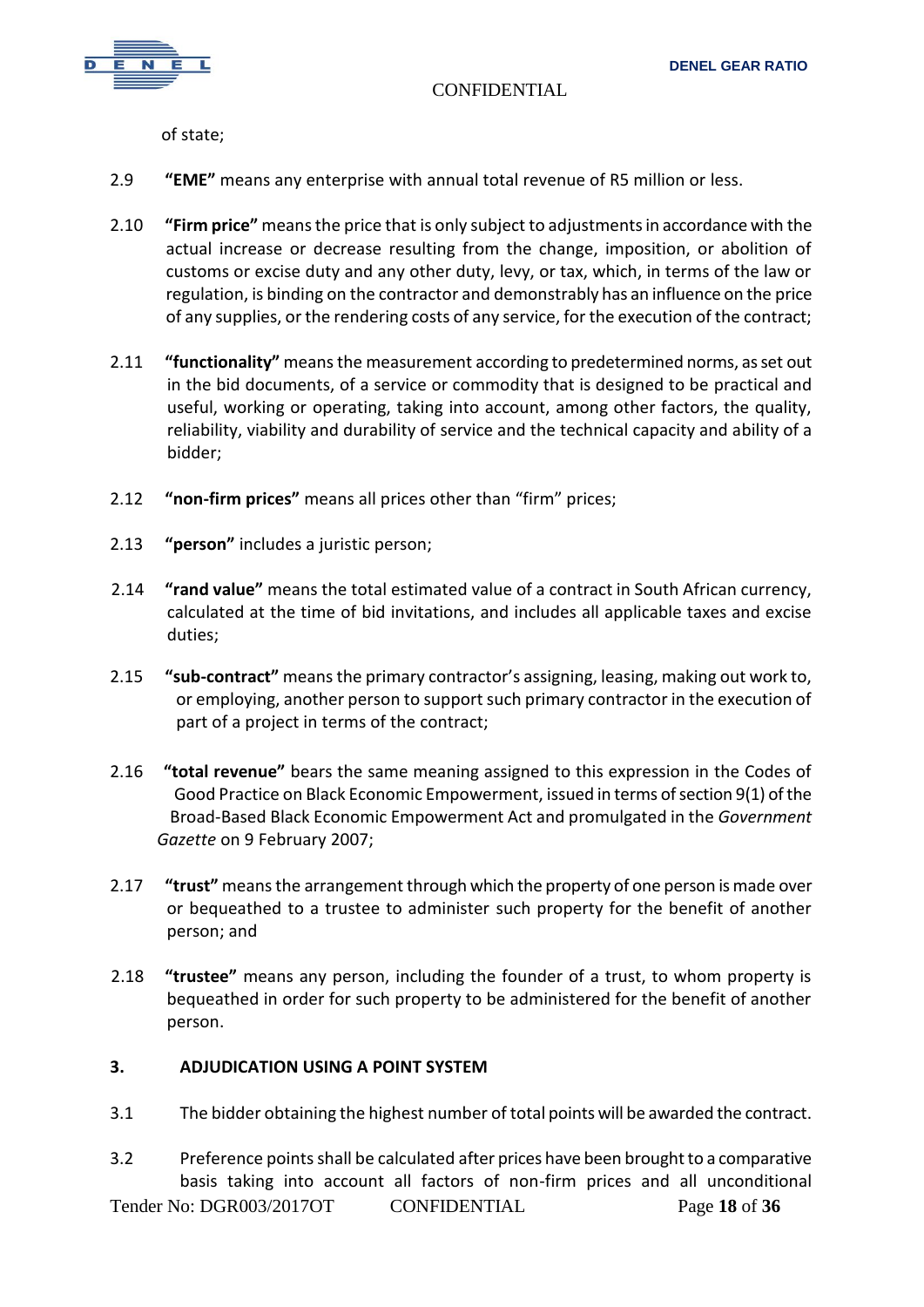

discounts;.

- 3.3 Points scored must be rounded off to the nearest 2 decimal places.
- 3.4 In the event that two or more bids have scored equal total points, the successful bid must be the one scoring the highest number of preference points for B-BBEE.
- 3.5 However, when functionality is part of the evaluation process and two or more bids have scored equal points including equal preference points for B-BBEE, the successful bid must be the one scoring the highest score for functionality.
- 3.6 Should two or more bids be equal in all respects, the award shall be decided by the drawing of lots.

## **4. POINTS AWARDED FOR PRICE**

## **4.1 THE 80/20 PREFERENCE POINT SYSTEMS**

A maximum of 80 points is allocated for price on the following basis:

**80/20**

$$
Ps = 80 \left( 1 - \frac{Pt - P \min}{P \min} \right)
$$

Where

- Ps = Points scored for comparative price of bid under consideration
- Pt = Comparative price of bid under consideration
- Pmin = Comparative price of lowest acceptable bid

# **5. Points awarded for B-BBEE Status Level of Contribution**

5.1 In terms of Regulation 5 (2) and 6 (2) of the Preferential Procurement Regulations, preference points must be awarded to a bidder for attaining the B-BBEE status level of contribution in accordance with the table below: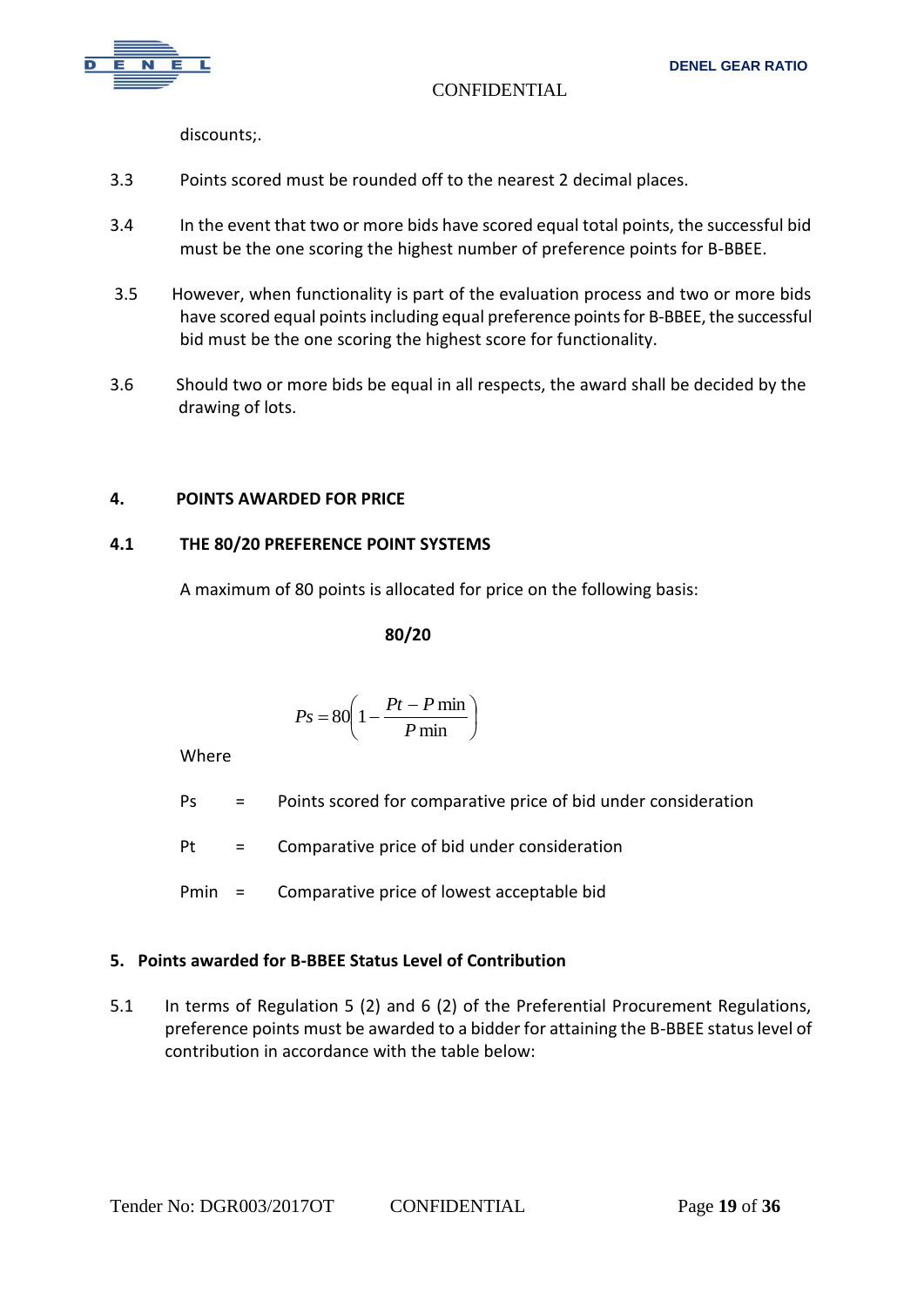

| <b>B-BBEE Status Level of</b><br>Contributor | <b>Number of points</b><br>(80/20 system) |
|----------------------------------------------|-------------------------------------------|
| 1                                            | 20                                        |
| 2                                            | 18                                        |
| 3                                            | 16                                        |
| 4                                            | 12                                        |
| 5                                            | 8                                         |
| 6                                            | 6                                         |
| 7                                            | 4                                         |
| 8                                            | 2                                         |
| Non-compliant<br>contributor                 | 0                                         |

- 5.2 Bidders who qualify as EMEs in terms of the B-BBEE Act must submit a certificate issued by an Accounting Officer as contemplated in the CCA or a Verification Agency accredited by SANAS or a Registered Auditor. Registered auditors do not need to meet the prerequisite for IRBA's approval for the purpose of conducting verification and issuing EMEs with B-BBEE Status Level Certificates.
- 5.3 Bidders other than EMEs must submit their original and valid B-BBEE status level verification certificate or a certified copy thereof, substantiating their B-BBEE rating issued by a Registered Auditor approved by IRBA or a Verification Agency accredited by SANAS.
- 5.4 A trust, consortium or joint venture, will qualify for points for their B-BBEE status level as a legal entity, provided that the entity submits their B-BBEE status level certificate.
- 5.5 A trust, consortium or joint venture will qualify for points for their B-BBEE status level as an unincorporated entity, provided that the entity submits their consolidated B-BBEE scorecard as if they were a group structure and that such a consolidated B-BBEE scorecard is prepared for every separate bid.
- 5.6 Tertiary institutions and public entities will be required to submit their B-BBEE status level certificates in terms of the specialized scorecard contained in the B-BBEE Codes of Good Practice.
- 5.7 A person will not be awarded points for B-BBEE status level if it is indicated in the bid documents that such a bidder intends sub-contracting more than 25% of the value of the contract to any other enterprises that does not qualify for at least the points that such a bidder qualifies for, unless the intended sub-contractor is an EME that has the capability and ability to execute the sub-contract.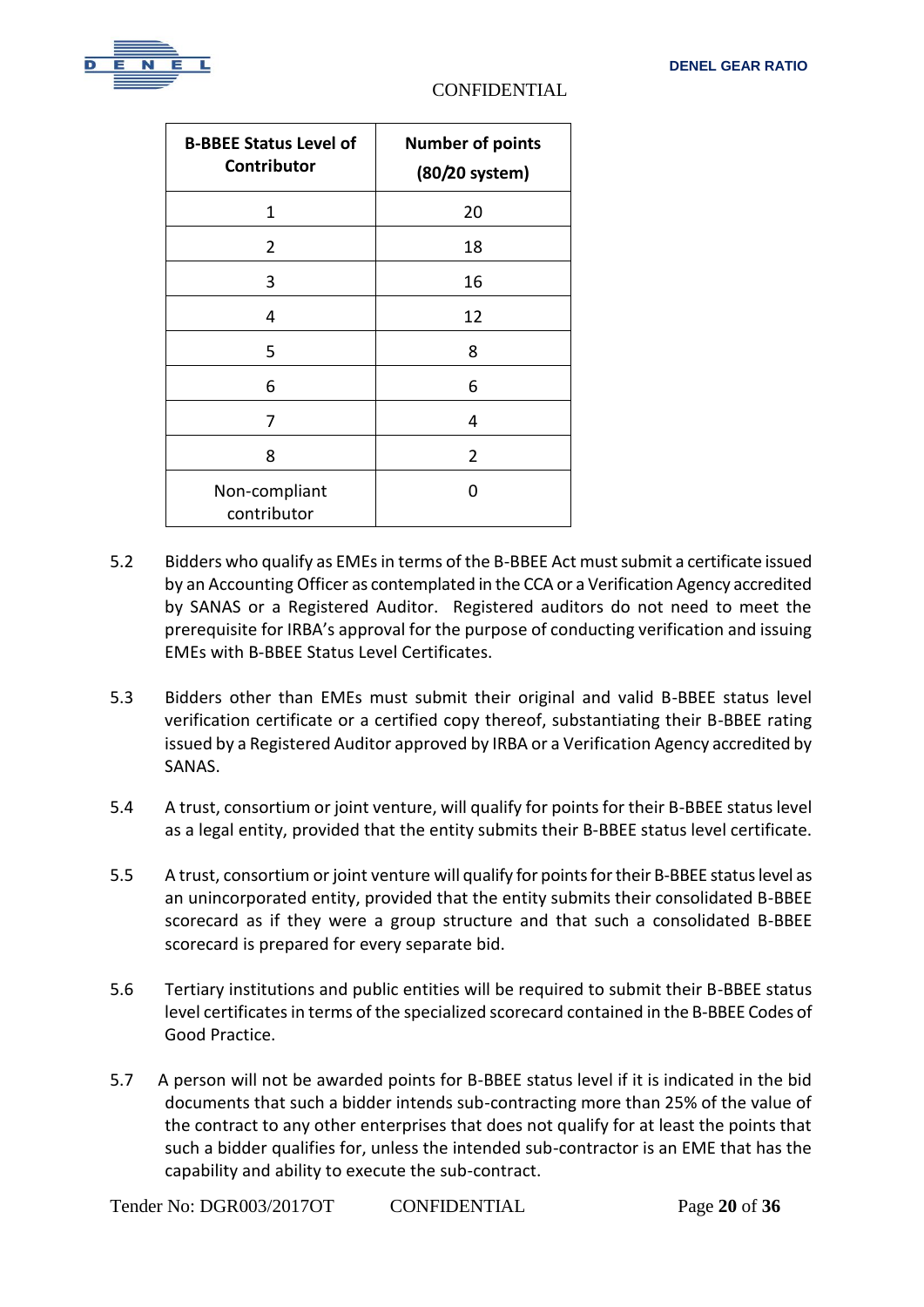

5.8 A person awarded a contract may not sub-contract more than 25% of the value of the contract to any other enterprise that does not have an equal or higher B-BBEE status level than the person concerned, unless the contract is sub-contracted to an EME that has the capability and ability to execute the sub-contract.

## **6. BID DECLARATION**

6.1 Bidders who claim points in respect of B-BBEE Status Level of Contribution must complete the following:

## **7. B-BBEE STATUS LEVEL OF CONTRIBUTION CLAIMED**

7.1 B-BBEE Status Level of Contribution:…………. = ……………(maximum of 20 points)

(Points claimed in respect of paragraph 7.1 must be in accordance with the table reflected in paragraph 5.1 and must be substantiated by means of a B-BBEE certificate issued by a Verification Agency accredited by SANAS or a Registered Auditor approved by IRBA or an Accounting Officer as contemplated in the CCA).

#### **8 SUB-CONTRACTING**

8.1 Will any portion of the contract be sub-contracted? YES / NO (delete which is not applicable)

#### 8.1.1 If yes, indicate:

(i) What percentage of the contract will be subcontracted?

#### ............……………….…%

- (ii) The name of the sub-contractor? …………………………………………………………..
- (iii) The B-BBEE status level of the sub-contractor? ……………..
- (iv) Whether the sub-contractor is an EME? YES / NO (delete which is not applicable)

#### **9 DECLARATION WITH REGARD TO COMPANY/FIRM**

9.1 Name of company/firm : ..................................................................................... 9.2 VAT registration number : ..................................................................................... 9.3 Company registration number : …………………………………………………………………………………..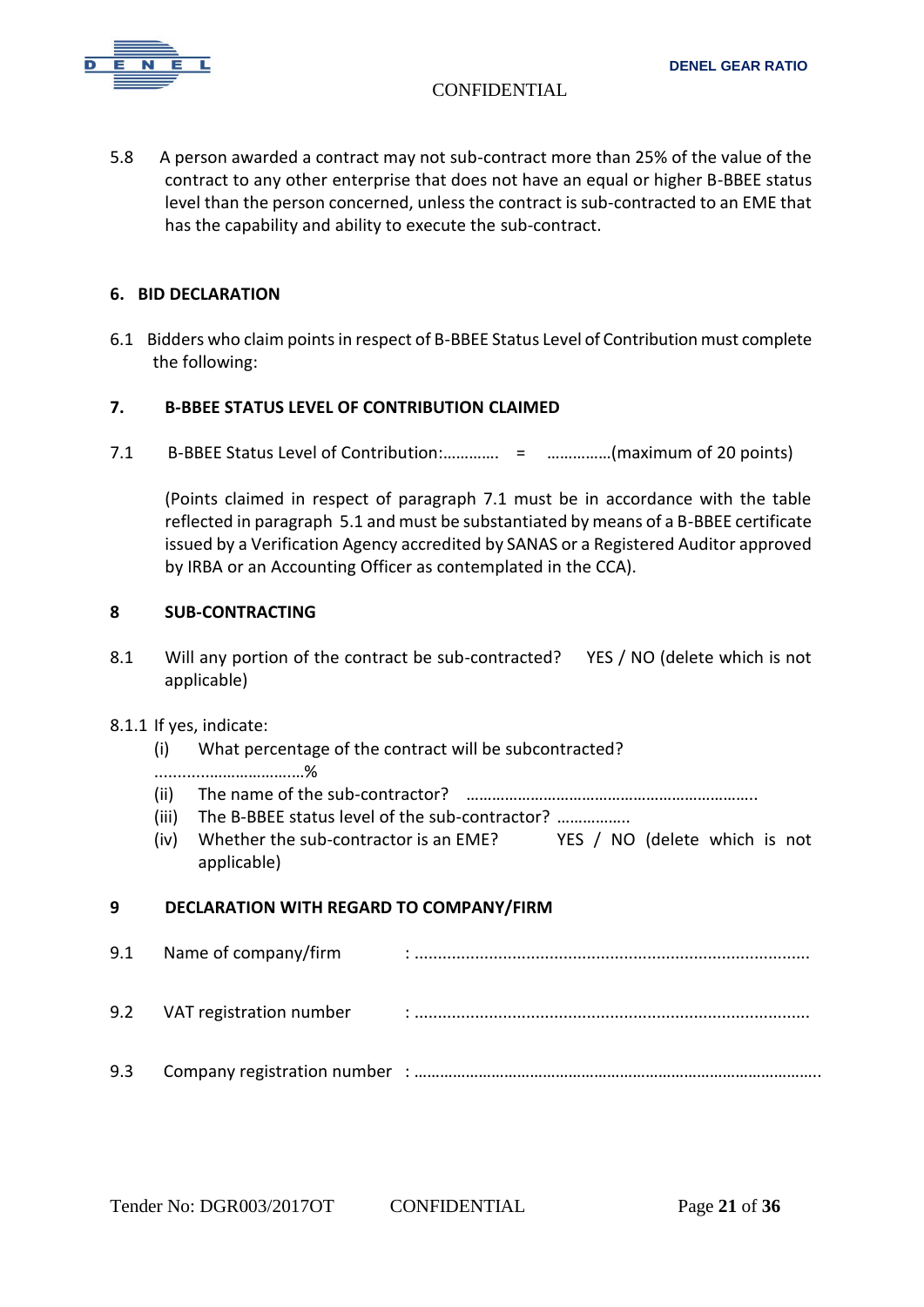

- 9.4 TYPE OF COMPANY/ FIRM
- □ Partnership/Joint Venture / Consortium
- □ One person business/sole propriety
- D Close corporation
- $\square$  Company
- (Pty) Limited

[TICK APPLICABLE BOX]

#### 9.5 DESCRIBE PRINCIPAL BUSINESS ACTIVITIES

……………… .........................................................................................................................

…………….. ....................................…………………………………………………………………………………

#### 9.6 COMPANY CLASSIFICATION

- Manufacturer
- □ Supplier
- $\Box$  Professional service provider
- $\Box$  Other service providers, e.g. transporter, etc. [TICK APPLICABLE BOX]
- 9.7 Total number of years the company/firm has been in business? ………………………………………
- 9.8 I/we, the undersigned, who is / are duly authorised to do so on behalf of the company/firm, certify that the points claimed, based on the B-BBE status level of contribution indicated in paragraph 7 of the foregoing certificate, qualifies the company/ firm for the preference(s) shown and I / we acknowledge that:
	- (i) The information furnished is true and correct;
	- (ii) The preference points claimed are in accordance with the General Conditions as indicated in paragraph 1 of this form.
	- (iii) In the event of a contract being awarded as a result of points claimed as shown in paragraph 7, the contractor may be required to furnish documentary proof to the satisfaction of the purchaser that the claims are correct;
	- (iv) If the B-BBEE status level of contribution has been claimed or obtained on a fraudulent basis or any of the conditions of contract have not been fulfilled, the purchaser may, in addition to any other remedy it may have –
		- (a) Disqualify the person from the bidding process;
		- (b) Recover costs, losses or damages it has incurred or suffered as a result of that person's conduct;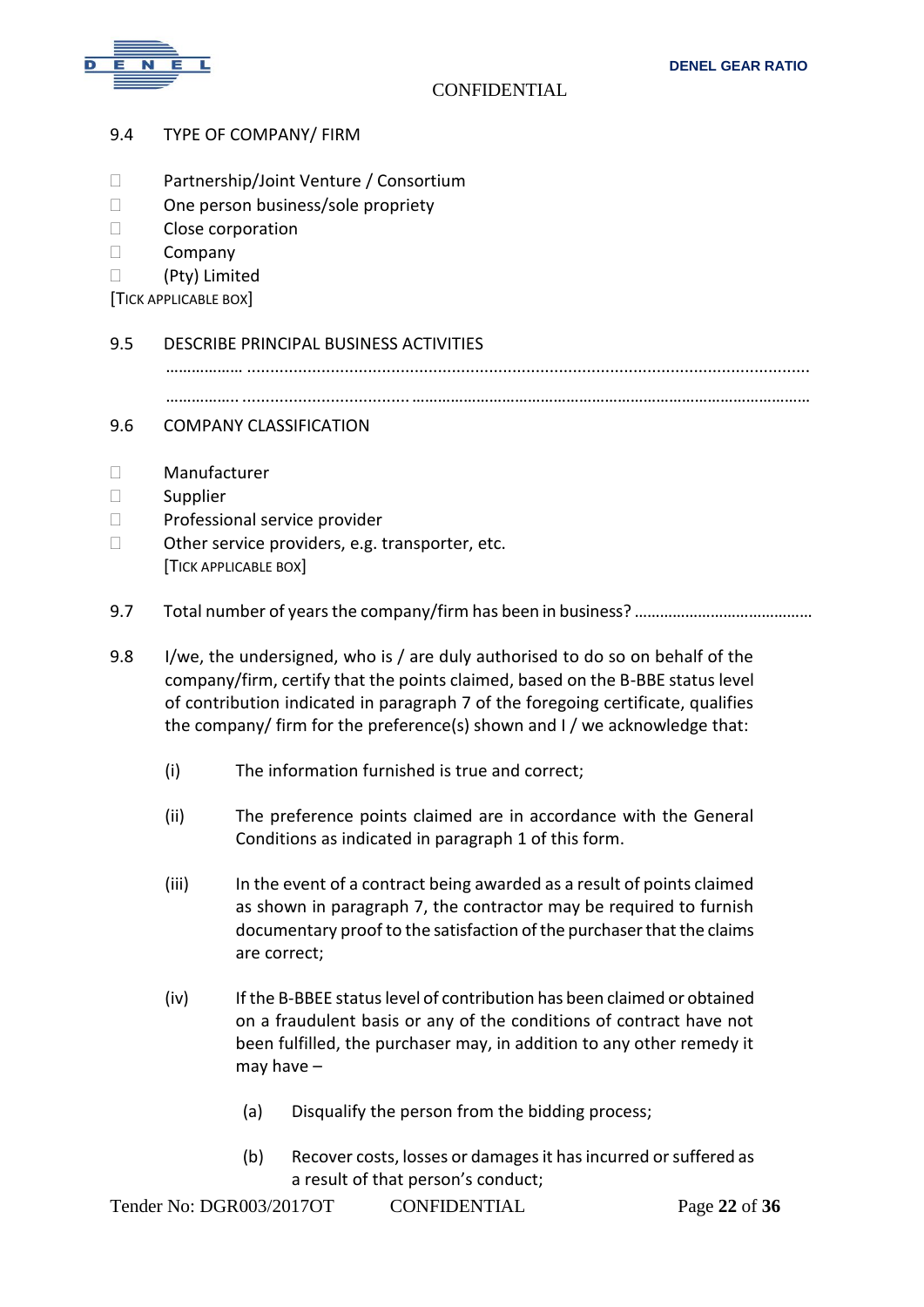- (c) Cancel the contract and claim any damages which it has suffered as a result of having to make less favourable arrangements due to such cancellation;
- (d) restrict the bidder or contractor, its shareholders and directors, or only the shareholders and directors who acted on a fraudulent basis, from obtaining business from any organ of state for a period not exceeding 10 years, after the audi alteram partem (hear the other side) rule has been applied; and
- (e) forward the matter for criminal prosecution

#### **WITNESSES:**

- 1. ………………………………………
- 2. ………………………………………

| SIGNATURE(S) OF BIDDER(S) |  |
|---------------------------|--|

**SBD 7.2**

# **CONTRACT FORM - RENDERING OF SERVICES**

**THIS FORM MUST BE FILLED IN DUPLICATE BY BOTH THE SERVICE PROVIDER (PART 1) AND THE PURCHASER (PART 2). BOTH FORMS MUST BE SIGNED IN THE ORIGINAL SO THAT THE SERVICE PROVIDER AND THE PURCHASER WOULD BE IN POSSESSION OF ORIGINALLY SIGNED CONTRACTS FOR THEIR RESPECTIVE RECORDS.**

# **PART 1 (TO BE FILLED IN BY THE SERVICE PROVIDER)**

1. I hereby undertake to render services described in the attached bidding documents to (name of the institution)……………………………………. in accordance with the requirements and task directives / proposals specifications stipulated in Bid Number………….……….. at the price/s quoted. My offer/s remains binding upon me and open for acceptance by the Purchaser during the validity period indicated and calculated from the closing date of the bid.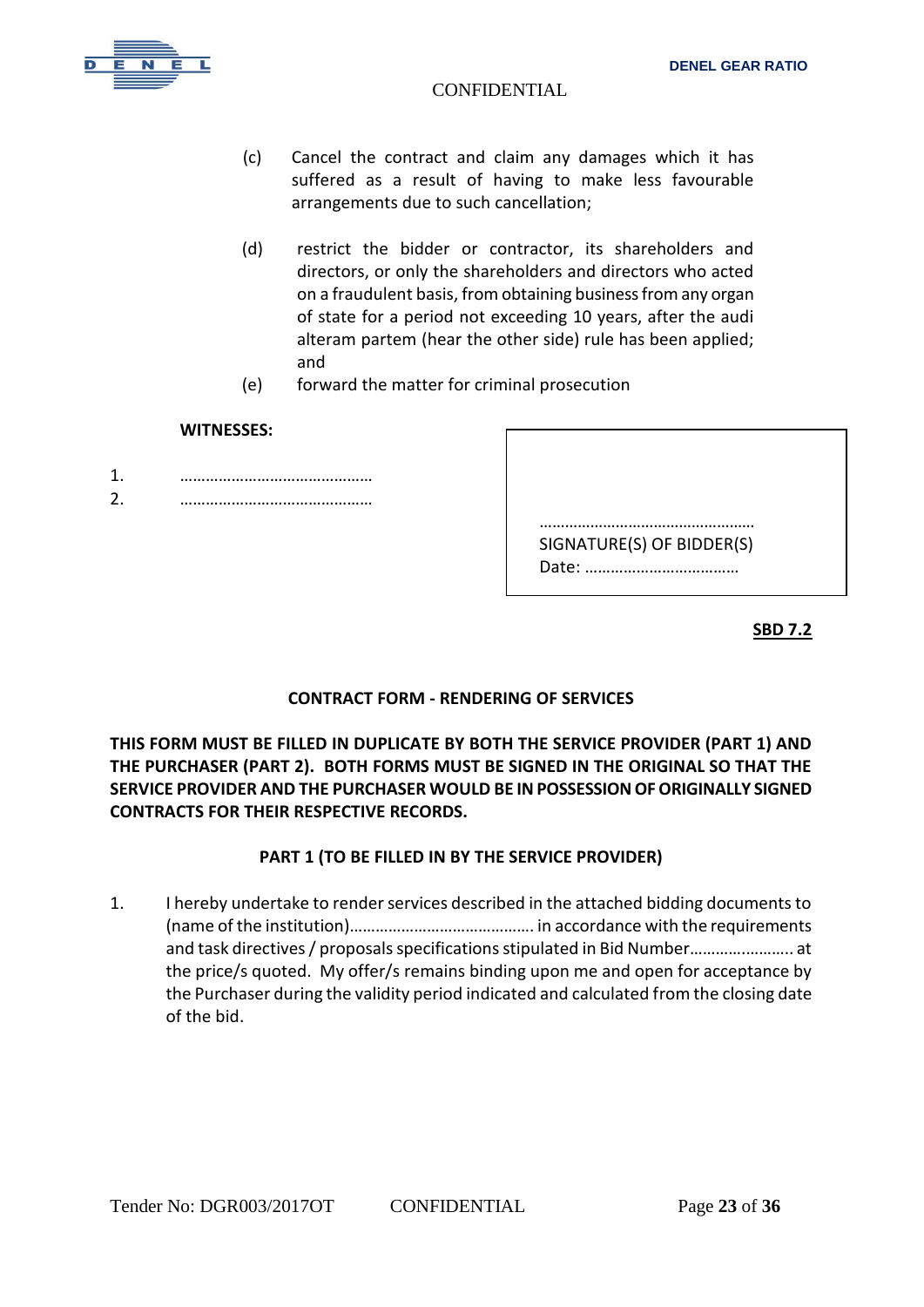

- 2. The following documents shall be deemed to form and be read and construed as part of this agreement:
	- (i) Bidding documents, *viz*
		- *-* Invitation to bid;
		- *-* Tax clearance certificate;
		- Pricing schedule(s);
		- *-* Filled in task directive/proposal;
		- *-* Preference claims for Broad Based Black Economic Empowerment Status Level of Contribution in terms of the Preferential Procurement Regulations 2011;
		- *-* Declaration of interest;
		- *-* Declaration of bidder's past SCM practices;
		- *-* Certificate of Independent Bid Determination;
		- *-* Special Conditions of Contract;
	- (ii) General Conditions of Contract; and
	- (iii) Other (specify)
- 3. I confirm that I have satisfied myself as to the correctness and validity of my bid; that the price(s) and rate(s) quoted cover all the services specified in the bidding documents; that the price(s) and rate(s) cover all my obligations and I accept that any mistakes regarding price(s) and rate(s) and calculations will be at my own risk.
- 4. I accept full responsibility for the proper execution and fulfilment of all obligations and conditions devolving on me under this agreement as the principal liable for the due fulfillment of this contract.
- 5. I declare that I have no participation in any collusive practices with any bidder or any other person regarding this or any other bid.
- 6. I confirm that I am duly authorised to sign this contract.

| NAME (PRINT)        | <b>WITNESSES</b>   |
|---------------------|--------------------|
| <b>CAPACITY</b>     |                    |
| SIGNATURE           | <br>$\overline{2}$ |
| <b>NAME OF FIRM</b> | DATE:              |
| DATE                |                    |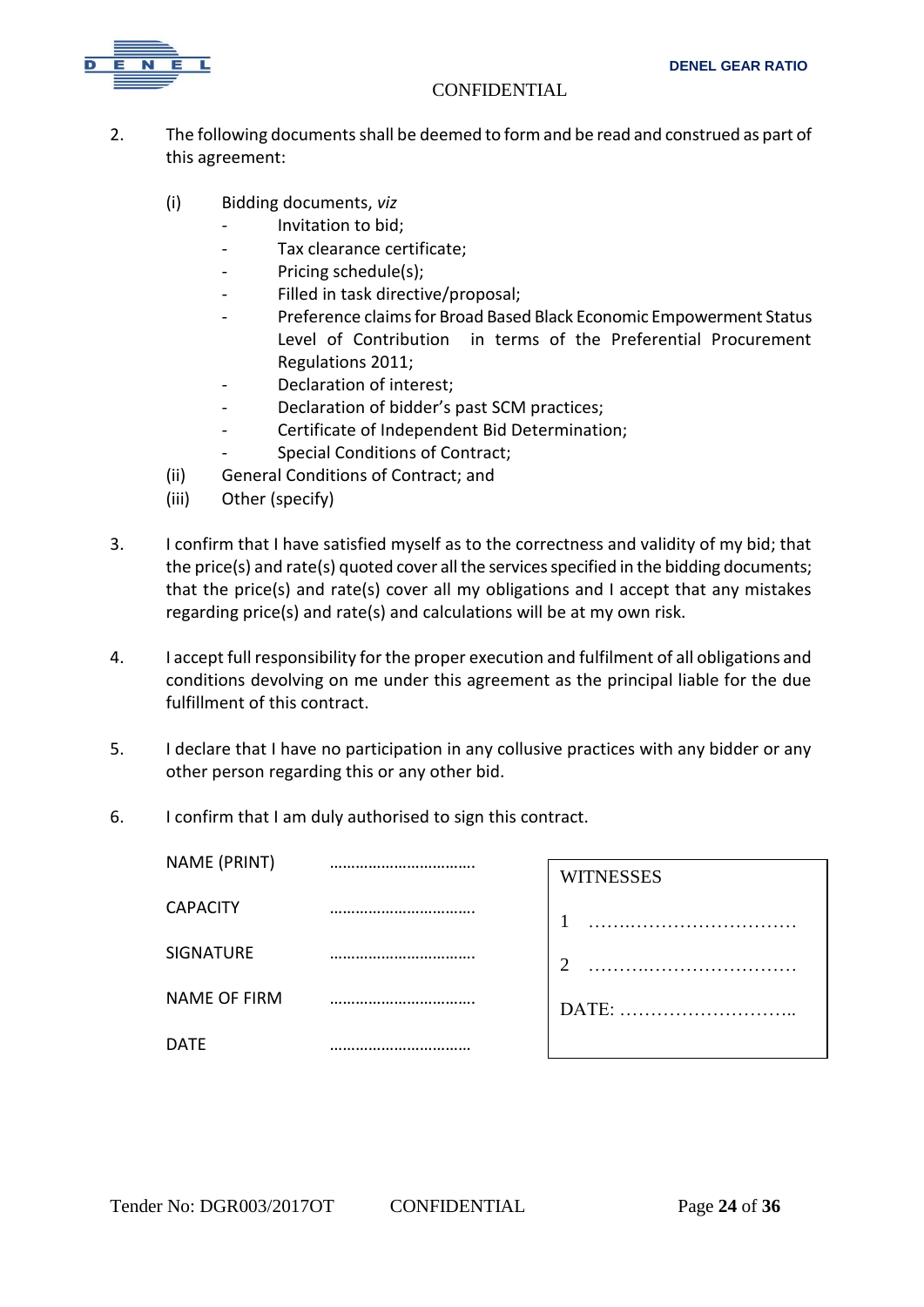

#### **SBD 7.2**

#### **CONTRACT FORM - RENDERING OF SERVICES**

## **PART 2 (TO BE FILLED IN BY THE PURCHASER)**

- 1. I……………………………………………. in my capacity as……………………...……………………………….. accept your bid under reference number ………………dated………………………for the rendering of services indicated hereunder and/or further specified in the annexure(s).
- 2. An official order indicating service delivery instructions is forthcoming.
- 3. I undertake to make payment for the services rendered in accordance with the terms and conditions of the contract, within 30 (thirty) days after receipt of an invoice

| <b>DESCRIPTION OF</b><br><b>SERVICE</b> | <b>PRICE (ALL</b><br><b>APPLICABLE TAXES</b><br>INCLUDED) | <b>COMPLETION</b><br><b>DATE</b> | <b>B-BBEE</b><br><b>STATUS</b><br><b>LEVEL OF</b><br><b>CONTRIBUTI</b><br><b>ON</b> | <b>MINIMUM</b><br><b>THRESHOLD</b><br><b>FOR LOCAL</b><br><b>PRODUCTIO</b><br><b>N AND</b><br><b>CONTENT</b> (if<br>applicable) |
|-----------------------------------------|-----------------------------------------------------------|----------------------------------|-------------------------------------------------------------------------------------|---------------------------------------------------------------------------------------------------------------------------------|
|                                         |                                                           |                                  |                                                                                     |                                                                                                                                 |

4. I confirm that I am duly authorised to sign this contract.

SIGNED AT ………………………………………ON………………………………..

NAME (PRINT)………………………………………….

SIGNATURE …………………………………………

OFFICIAL STAMP

| <b>WITNESSES</b> |
|------------------|
|                  |
|                  |
|                  |

Tender No: DGR003/2017OT CONFIDENTIAL Page **25** of **36**

….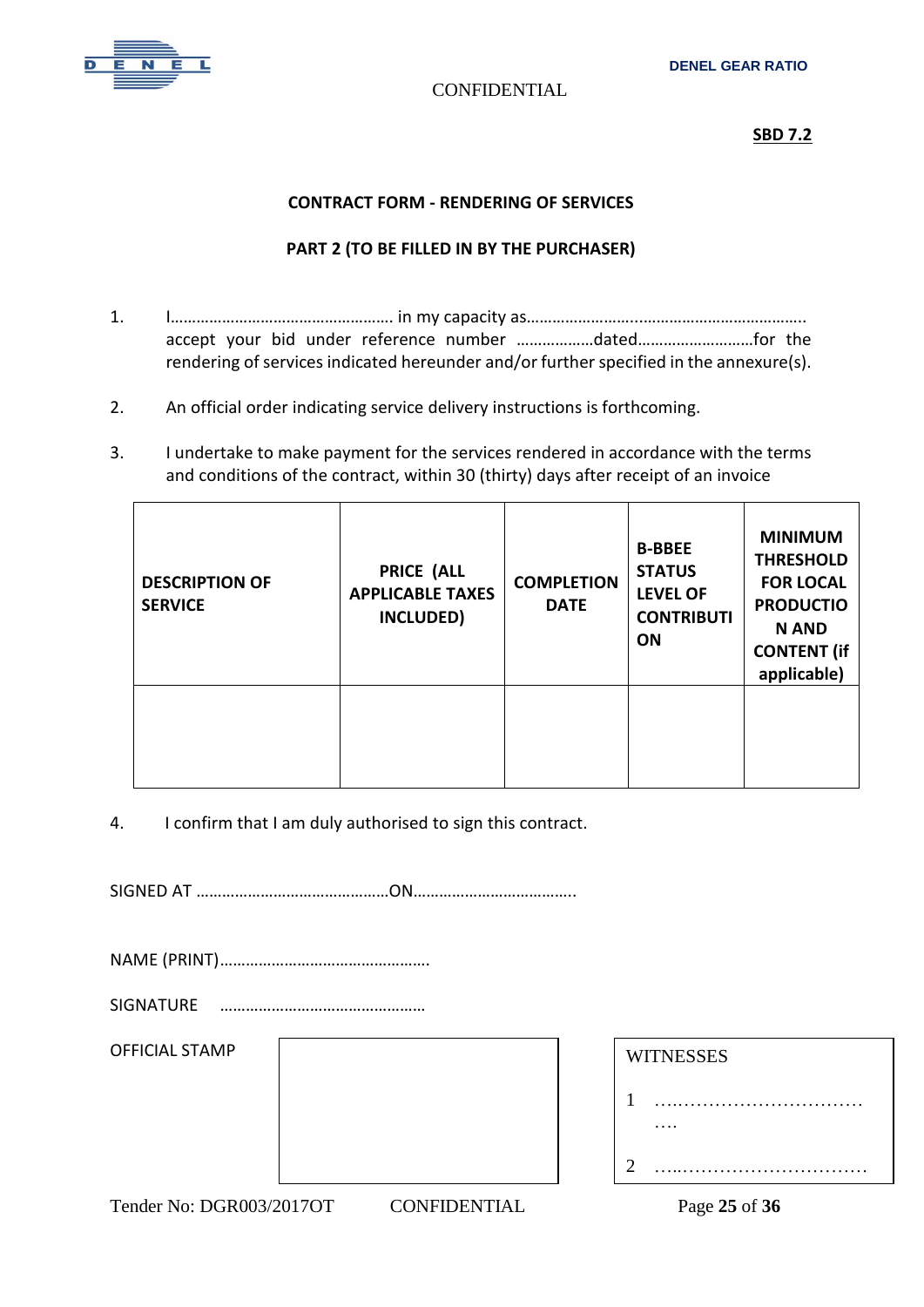

# **SBD 8**

# **DECLARATION OF BIDDER'S PAST SUPPLY CHAIN MANAGEMENT PRACTICES**

- 1 This Standard Bidding Document must form part of all bids invited.
- 2 It serves as a declaration to be used by institutions in ensuring that when goods and services are being procured, all reasonable steps are taken to combat the abuse of the supply chain management system.
- 3 The bid of any bidder may be disregarded if that bidder, or any of its directors have
	- a. abused the institution's supply chain management system;
	- b. committed fraud or any other improper conduct in relation to such system; or
	- c. failed to perform on any previous contract.
- 4 In order to give effect to the above, the following questionnaire must be completed and submitted with the bid.

| Item  | Question                                                                                                                                                                                                                                                                                                                                                                                                                                                                                                                                                                                                                                                | Yes        | <b>No</b> |
|-------|---------------------------------------------------------------------------------------------------------------------------------------------------------------------------------------------------------------------------------------------------------------------------------------------------------------------------------------------------------------------------------------------------------------------------------------------------------------------------------------------------------------------------------------------------------------------------------------------------------------------------------------------------------|------------|-----------|
| 4.1   | Is the bidder or any of its directors listed on the National Treasury's<br>Database of Restricted Suppliers as companies or persons prohibited<br>from doing business with the public sector?<br>(Companies or persons who are listed on this Database were<br>informed in writing of this restriction by the Accounting<br>Officer/Authority of the institution that imposed the restriction after<br>the <i>audi alteram partem</i> rule was applied).<br>The Database of Restricted Suppliers now resides on the National<br>Treasury's website (www.treasury.gov.za) and can be accessed by<br>clicking on its link at the bottom of the home page. | Yes        | <b>No</b> |
| 4.1.1 | If so, furnish particulars:                                                                                                                                                                                                                                                                                                                                                                                                                                                                                                                                                                                                                             |            |           |
| 4.2   | Is the bidder or any of its directors listed on the Register for Tender<br>Defaulters in terms of section 29 of the Prevention and Combating of<br>Corrupt Activities Act (No 12 of 2004)?<br>The Register for Tender Defaulters can be accessed on the National<br>Treasury's website (www.treasury.gov.za) by clicking on its link at the<br>bottom of the home page.                                                                                                                                                                                                                                                                                 | <b>Yes</b> | No        |
| 4.2.1 | If so, furnish particulars:                                                                                                                                                                                                                                                                                                                                                                                                                                                                                                                                                                                                                             |            |           |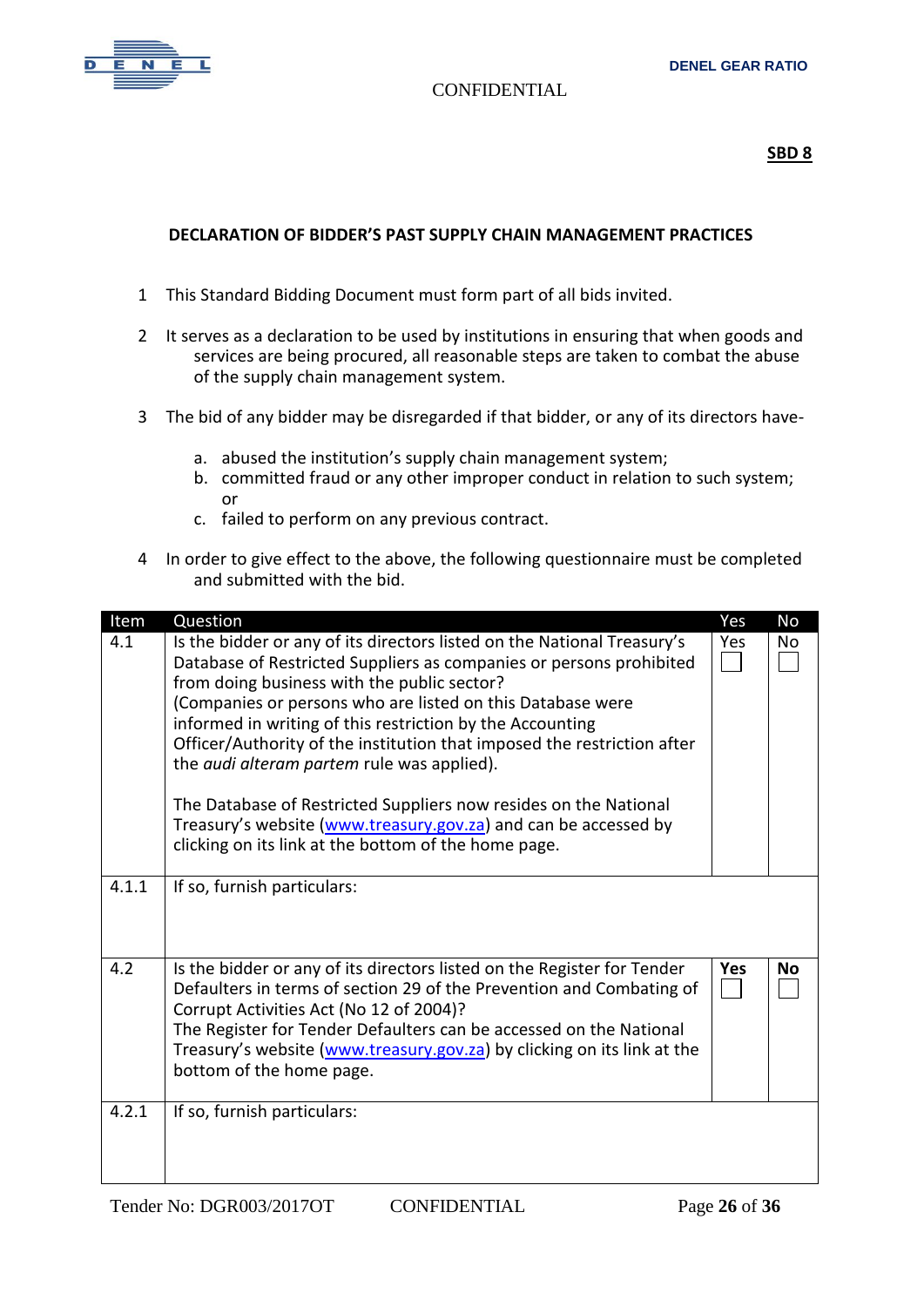

| 4.3   | Was the bidder or any of its directors convicted by a court of law<br>(including a court outside of the Republic of South Africa) for fraud or<br>corruption during the past five years? | Yes  | No  |
|-------|------------------------------------------------------------------------------------------------------------------------------------------------------------------------------------------|------|-----|
| 4.3.1 | If so, furnish particulars:                                                                                                                                                              |      |     |
| 4.4   | Was any contract between the bidder and any organ of state<br>terminated during the past five years on account of failure to<br>perform on or comply with the contract?                  | Yes. | No. |
| 4.4.1 | If so, furnish particulars:                                                                                                                                                              |      |     |

## **CERTIFICATION**

I, THE UNDERSIGNED (FULL NAME)……………………………………………………………. CERTIFY THAT THE INFORMATION FURNISHED ON THIS DECLARATION FORM IS TRUE AND CORRECT.

I ACCEPT THAT, IN ADDITION TO CANCELLATION OF A CONTRACT, ACTION MAY BE TAKEN AGAINST ME SHOULD THIS DECLARATION PROVE TO BE FALSE.

………………………………………... ………………………….. Signature Date

………………………………………. …………………………..

Position **Name of Bidder**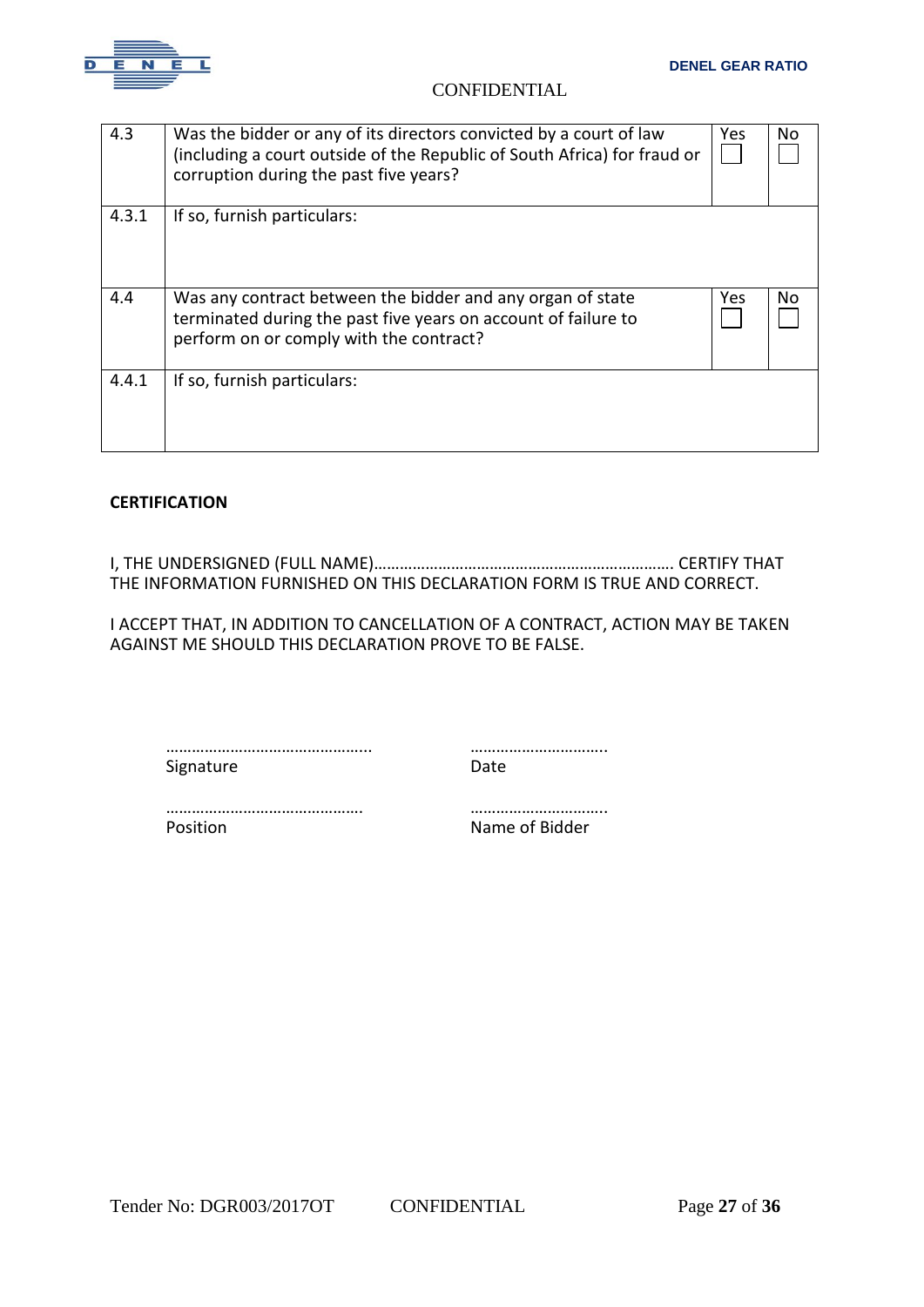

## **CERTIFICATE OF INDEPENDENT BID DETERMINATION**

- 1 This Standard Bidding Document (SBD) must form part of all bids<sup>1</sup> invited.
- 2 Section 4 (1) (b) (iii) of the Competition Act No. 89 of 1998, as amended, prohibits an agreement between, or concerted practice by, firms, or a decision by an association of firms, if it is between parties in a horizontal relationship and if it involves collusive bidding (or bid rigging).² Collusive bidding is a *perse* prohibition meaning that it cannot be justified under any grounds.
- 3 Treasury Regulation 16A9 prescribes that accounting officers and accounting authorities must take all reasonable steps to prevent abuse of the supply chain management system and authorizes accounting officers and accounting authorities to:
- a. disregard the bid of any bidder if that bidder, or any of its directors have abused the institution's supply chain management system and or committed fraud or any other improper conduct in relation to such system.
- b. cancel a contract awarded to a supplier of goods and services if the supplier committed any corrupt or fraudulent act during the bidding process or the execution of that contract.
	- 4 This SBD serves as a certificate of declaration that would be used by institutions to ensure that, when bids are considered, reasonable steps are taken to prevent any form of bid-rigging.
	- 5 In order to give effect to the above, the attached Certificate of Bid Determination (SBD 9) must be completed and submitted with the bid:

<sup>1</sup> Includes price quotations, advertised competitive bids, limited bids and proposals.

<sup>2</sup> Bid rigging (or collusive bidding) occurs when businesses, that would otherwise be expected to compete, secretly conspire to raise prices or lower the quality of goods and / or services for purchasers who wish to acquire goods and / or services through a bidding process. Bid rigging is, therefore, an agreement between competitors not to compete.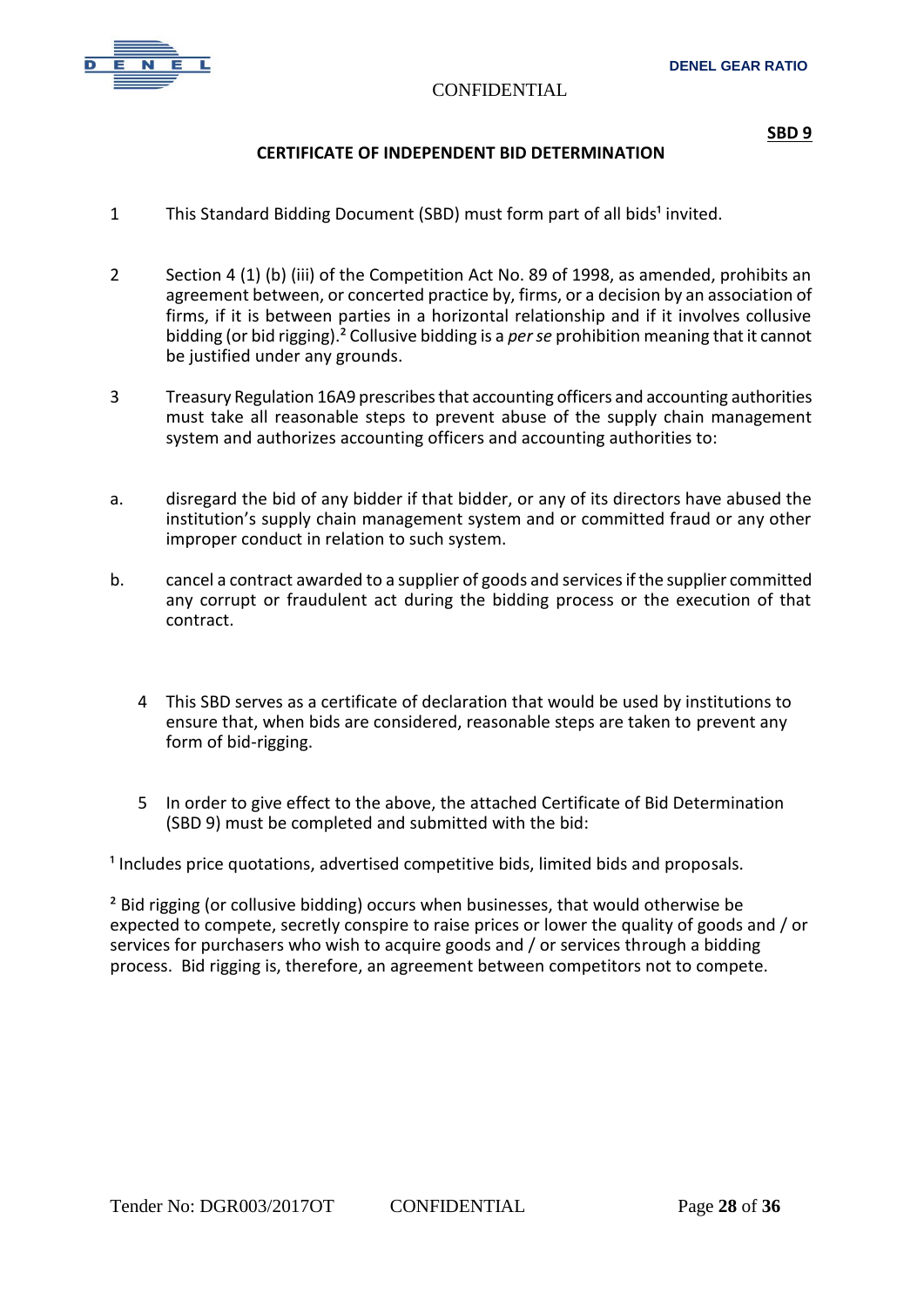

**SBD 9**

# CERTIFICATE OF INDEPENDENT BID DETERMINATION

I, the undersigned, in submitting the accompanying bid:

\_\_\_\_\_\_\_\_\_\_\_\_\_\_\_\_\_\_\_\_\_\_\_\_\_\_\_\_\_\_\_\_\_\_\_\_\_\_\_\_\_\_\_\_\_\_\_\_\_\_\_\_\_\_\_\_\_\_\_\_\_\_\_\_\_\_\_\_\_\_\_ (Bid Number and Description)

in response to the invitation for the bid made by:

(Name of Institution)

do hereby make the following statements that I certify to be true and complete in every respect:

\_\_\_\_\_\_\_\_\_\_\_\_\_\_\_\_\_\_\_\_\_\_\_\_\_\_\_\_\_\_\_\_\_\_\_\_\_\_\_\_\_\_\_\_\_\_\_\_\_\_\_\_\_\_\_\_\_\_\_\_\_\_\_\_\_\_\_\_\_\_\_

| I certify, on behalf of: |                  | that: |
|--------------------------|------------------|-------|
|                          | (Name of Bidder) |       |

- 1. I have read and I understand the contents of this Certificate;
- 2. I understand that the accompanying bid will be disqualified if this Certificate is found not to be true and complete in every respect;
- 3. I am authorized by the bidder to sign this Certificate, and to submit the accompanying bid, on behalf of the bidder;
- 4. Each person whose signature appears on the accompanying bid has been authorized by the bidder to determine the terms of, and to sign the bid, on behalf of the bidder;
- 5. For the purposes of this Certificate and the accompanying bid, I understand that the word "competitor" shall include any individual or organization, other than the bidder, whether or not affiliated with the bidder, who:
	- (a) Has been requested to submit a bid in response to this bid invitation;
	- (b) Could potentially submit a bid in response to this bid invitation, based on their qualifications, abilities or experience; and (c)Provides the same goods and services as the bidder and/or is in the same line of business as the bidder
- 6. The bidder has arrived at the accompanying bid independently from, and without consultation, communication, agreement or arrangement with any competitor.

However communication between partners in a joint venture or consortium<sup>3</sup> will not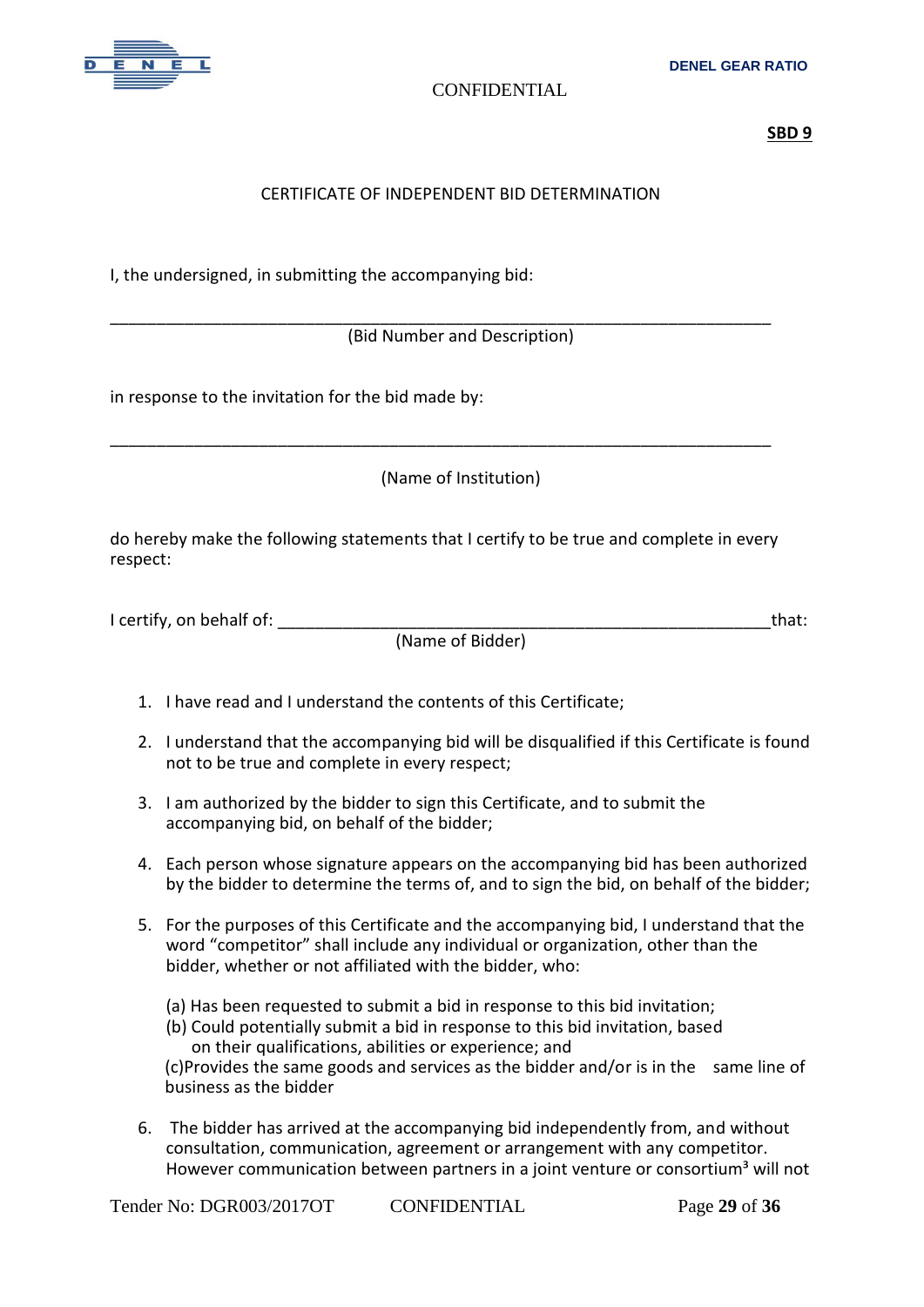

be construed **as** collusive bidding.

In particular, without limiting the generality of paragraphs 6 above, there has been no consultation, communication, agreement or arrangement with any competitor regarding:

- (a) Prices;
- (b) Geographical area where product or service will be rendered (market allocation)
- (c) Methods, factors or formulas used to calculate prices;
- (d) The intention or decision to submit or not to submit, a bid;
- (e) The submission of a bid which does not meet the specifications and conditions of the bid; or
- (f) Bidding with the intention not to win the bid.
- 7. In addition, there have been no consultations, communications, agreements or arrangements with any competitor regarding the quality, quantity, specifications and conditions or delivery particulars of the products or services to which this bid invitation relates.
- 8. The terms of the accompanying bid have not been, and will not be, disclosed by the bidder, directly or indirectly, to any competitor, prior to the date and time of the official bid opening or of the awarding of the contract.
- 9. Joint venture or Consortium means an association of persons for the purpose of combining their expertise, property, capital, efforts, skill and knowledge in an activity for the execution of a contract.
- 10. I am aware that, in addition and without prejudice to any other remedy provided to combat any restrictive practices related to bids and contracts, bids that are suspicious will be reported to the Competition Commission for investigation and possible imposition of administrative penalties in terms of section 59 of the Competition Act No 89 of 1998 and or may be reported to the National Prosecuting Authority (NPA) for criminal investigation and or may be restricted from conducting business with the public sector for a period not exceeding ten (10) years in terms of the Prevention and Combating of Corrupt Activities Act No 12 of 2004 or any other applicable legislation.

| Signature | Date           |
|-----------|----------------|
|           |                |
| Position  | Name of Bidder |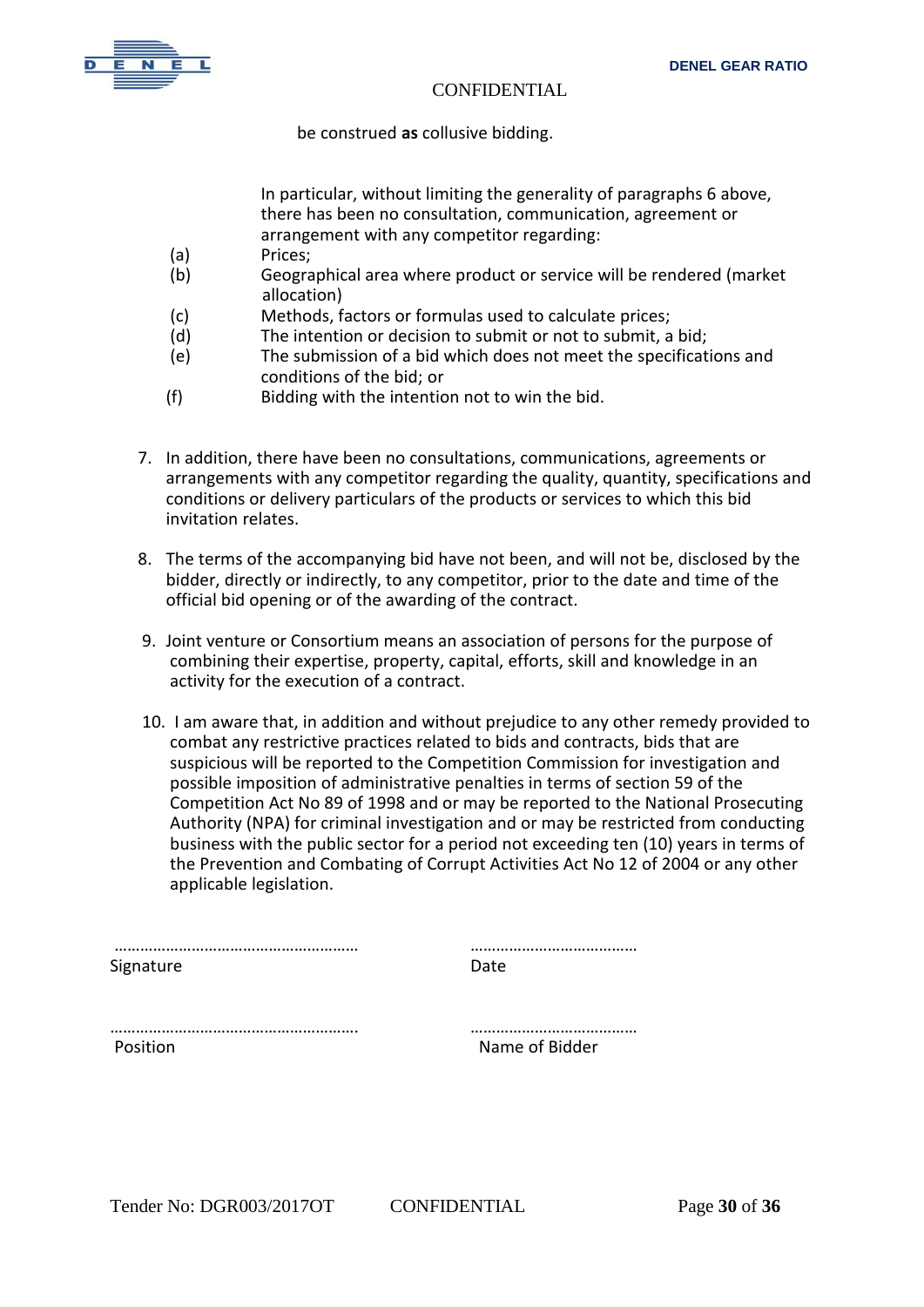

#### **TERMS OF REFERENCE (TOR) FOR APPOINTMENT OF A SERVICE PROVIDER/S FOR MAINTENANCE, SERVICE AND REPAIR OF HEAT TREATMENT AND RELATED EQUIPMENT**

#### **1. PURPOSE**

Appointment of a service provider/s for maintenance, service and repair of heat treatment and related equipment for a period of two (2) years.

#### **2. BACKGROUND**

Denel Gear Ratio is inviting suitably qualified service provider/s for the inclusion into the approved list for the maintenance, service and repair of heat treatment and related equipment.

The successful service provider will be responsible for maintenance, servicing and repairs to a number of heat treatment and related equipment to ensure minimum down time.

The service provider should have comprehensive and proven hands-on experience in the maintenance, servicing and repair of furnaces and related equipment.

#### **3. SCOPE OF SERVICES**

All the furnaces and related equipment are electric fired with some of the following characteristics provided below.

The tenderer must select and indicate their area of expertise, i.e.

- **Furnace repairs and maintenance,**
- **Electrical repairs**
- **Instrument maintenance and repairs.**

| <b>Equipment Type</b>           | Age of<br>Equipment<br>(years) | No of<br><b>Furnaces</b> | Element<br><b>Type</b>        | Lining          | <b>Controller</b> | Lid/Door<br><b>Mechanism</b> |
|---------------------------------|--------------------------------|--------------------------|-------------------------------|-----------------|-------------------|------------------------------|
|                                 | < 10                           | $\overline{2}$           |                               |                 |                   | Electric rack                |
| <b>Pit Carburising</b>          | $10 - 20$                      | $\overline{2}$           | Ribbon                        | Fibre<br>Module | Mesa<br>Carbomat  |                              |
|                                 | $>20$                          | $\overline{2}$           |                               |                 |                   | and pinion                   |
| Sealed Quench<br>Carburising    | 30                             | $\overline{2}$           | Bayonet-<br>Flanged<br>Candle | Refractory      | Mesa<br>Carbomat  | Pneumatic                    |
| <b>Box Furnace</b><br>Temper    | $20 - 30$                      | 1                        | Coil                          | Fibre<br>Module | Caho P961         | Pneumatic                    |
| <b>Box Furnace</b><br>Normalise | $20 - 30$                      | $\overline{2}$           | Ribbon                        | Fibre<br>Module | RKC PF900         | Pneumatic                    |
| Pit Type Cyclone<br>temper      | $20 - 30$                      | $\overline{2}$           | Coil                          | Refractory      | Caho P961         | Manual<br>mechanical         |

Tender No: DGR003/2017OT CONFIDENTIAL Page **31** of **36**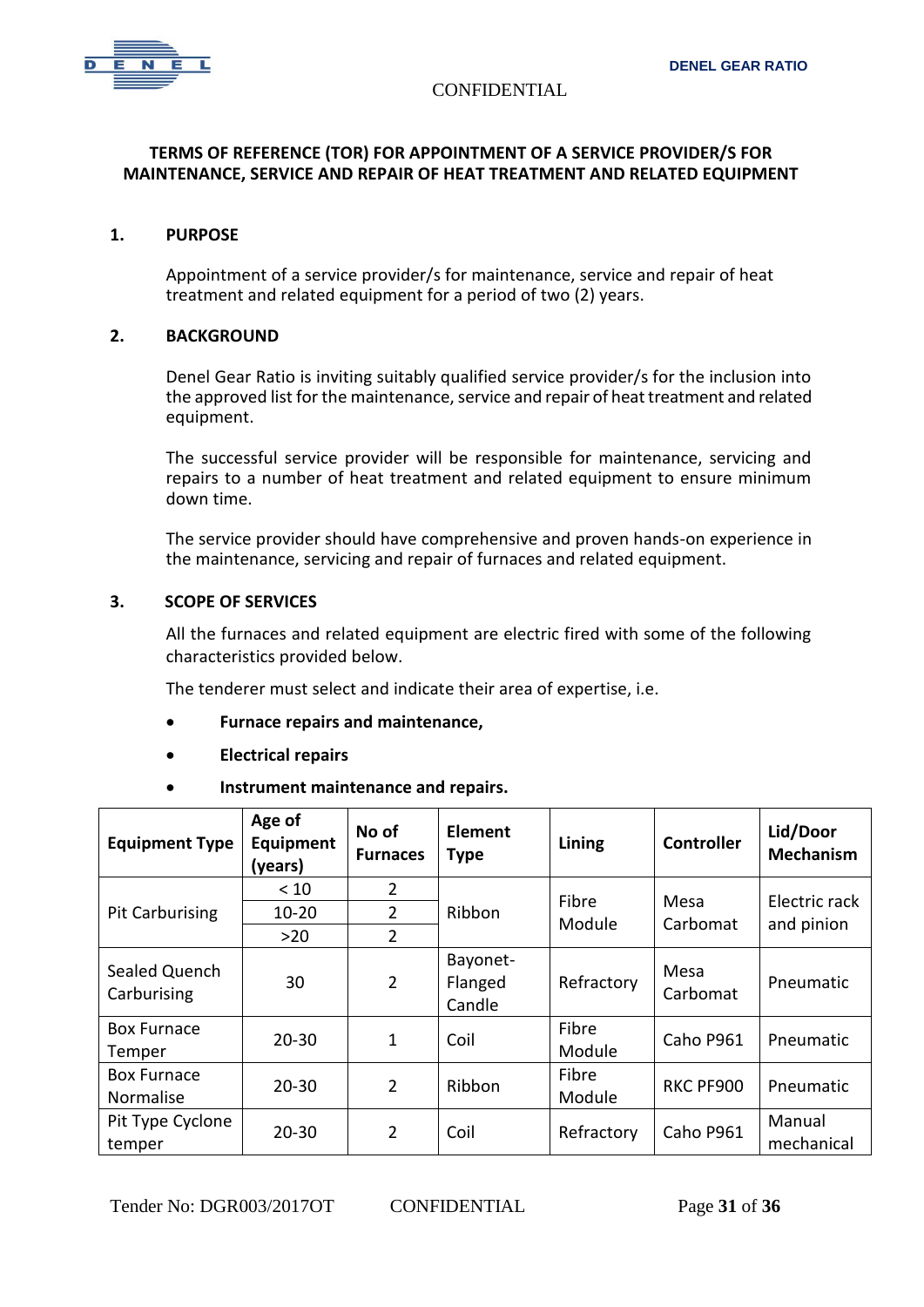

# **Furnace Maintenance and Repairs**

|                                                       |            |          | Sub-     |
|-------------------------------------------------------|------------|----------|----------|
| Maintenance, Service and Repair skills required       | Competence | In-house | contract |
| Operational knowledge of heat treatment furnaces      |            |          |          |
| particularly pit and Sealed Quench type furnaces.     |            |          |          |
| Proven traceable records in preventative maintenance  |            |          |          |
| of furnace components.                                |            |          |          |
| Proven competence in following repairs and            |            |          |          |
| maintenance,                                          |            |          |          |
| Furnace casing and lining repair in both              |            |          |          |
| refractory and fibre linings,                         |            |          |          |
| Conveyors, Doors, Charge Cars, Fans,                  |            |          |          |
| <b>Shells and Housings</b>                            |            |          |          |
| <b>Energy Loss Inspections</b>                        |            |          |          |
| Replacement of fan assembly and disassembly,          |            |          |          |
| pneumatic cylinders, bearing assembly and fan unit    |            |          |          |
| balancing.                                            |            |          |          |
| Fabrication and repair experience of furnace retorts, |            |          |          |
| heat exchangers and quench tanks                      |            |          |          |

# **Electrical maintenance support**

|                                                         |            |          | $Sub-$   |
|---------------------------------------------------------|------------|----------|----------|
| Maintenance, Service and Repair skills required         | Competence | In-house | contract |
| Functional knowledge and repair experience of Thyristor |            |          |          |
| controllers, contactors, PLCs, relays, and Power        |            |          |          |
| suppliers.                                              |            |          |          |
| Hands-on service and repair experience of temperature   |            |          |          |
| controllers, carbon atmosphere controllers, signal      |            |          |          |
| splitters, thermocouples, oxygen, and lambda probes.    |            |          |          |
| Heating element installation and repair.                |            |          |          |
| Repair of pilot flames burners and ignition units.      |            |          |          |
| Maintenance and inspection of hot connections           |            |          |          |
| Degreaser: Installation and repair of immersion         |            |          |          |
| elements                                                |            |          |          |

#### **Measuring Instruments**

|                                                      |            |          | Sub-     |
|------------------------------------------------------|------------|----------|----------|
| Maintenance, Service and Repair skills required      | Competence | In-house | contract |
| <b>Calibration for Furnace Temperature</b>           |            |          |          |
| Repair experience of temperature controllers and     |            |          |          |
| recorders.                                           |            |          |          |
| Accredited for certification of temperature surveys. |            |          |          |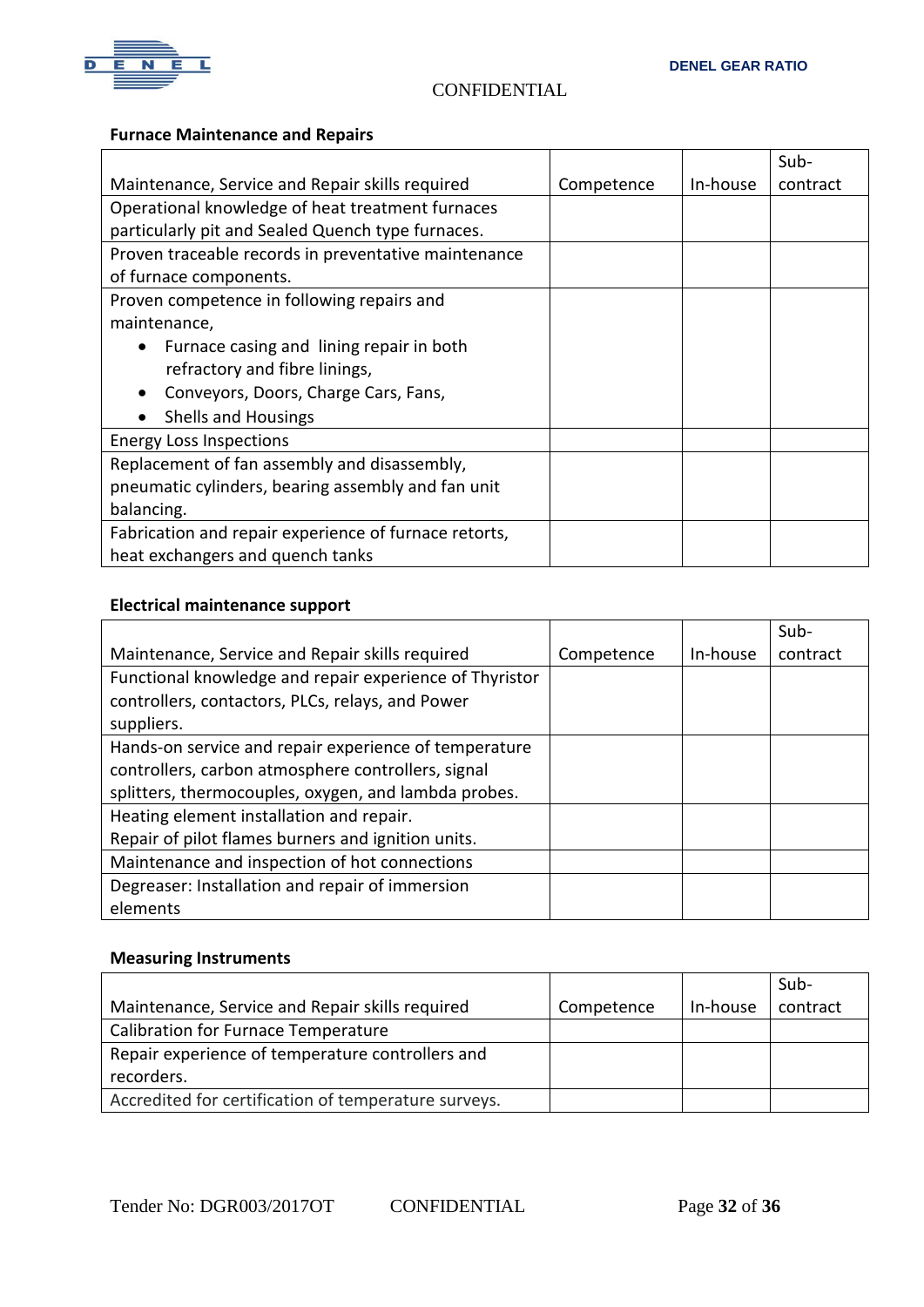

#### **Legal compliances**

|                                          |                                            |          | Sub-     |
|------------------------------------------|--------------------------------------------|----------|----------|
| Legal requirement                        | Competence                                 | In-house | contract |
|                                          | Indicate your area of competence by an [x] |          |          |
| <b>COCs for electrical Installations</b> |                                            |          |          |
| COCs for gas line Installations          |                                            |          |          |

#### **4. PREFERENTIAL PROCUREMENT POINTS**

The tender will be evaluated in accordance with the PPPFA 80/20 principle.

## **5. FUNCTIONALITY EVALUATION CRITERIA**

The tender will be evaluated in accordance with Preferential Procurement Policy Framework Act and in line with the following functional criteria.

| <b>No</b>      | <b>Criteria</b>                                                                                                                                                                                         | <b>Weighting</b> | <b>Score</b> |
|----------------|---------------------------------------------------------------------------------------------------------------------------------------------------------------------------------------------------------|------------------|--------------|
| 1              | Company experience at least five (5) years'<br>experience in providing similar services and should<br>provide proof in a form of at least 3 reference<br>letters on the applicable client's letter head | 30               |              |
|                | 5 years and more $=$ 30                                                                                                                                                                                 |                  |              |
|                | 4 years' experience = $20$                                                                                                                                                                              |                  |              |
|                | 3 years' experience = $10$                                                                                                                                                                              |                  |              |
|                | Less than $3$ years = $5$                                                                                                                                                                               |                  |              |
| $\overline{2}$ | Foreman's experience with minimum of at least                                                                                                                                                           | 30               |              |
|                | three years and CV's MUST be attached                                                                                                                                                                   |                  |              |
|                | 3 years and more $=$ 30                                                                                                                                                                                 |                  |              |
|                | 2 years' experience = $20$                                                                                                                                                                              |                  |              |
|                | Less than 3 years' experience = $5$                                                                                                                                                                     |                  |              |
| 3 <sup>1</sup> | The bidder must provide a detailed plan of how they<br>intend to execute the scope of work outlined in the<br>tender document.                                                                          | 40               |              |
|                | The proposed methodology must at least address<br>the following elements:                                                                                                                               |                  |              |
|                | a) Turnaround times on call outs                                                                                                                                                                        |                  |              |
|                | b) Channel of reporting incidents                                                                                                                                                                       |                  |              |
|                | c) Warrantee on workmanship                                                                                                                                                                             |                  |              |
|                | d) Frequency of inspection                                                                                                                                                                              |                  |              |
|                | e) Comprehensive list of supplier for spares and<br>regions where these suppliers are based                                                                                                             |                  |              |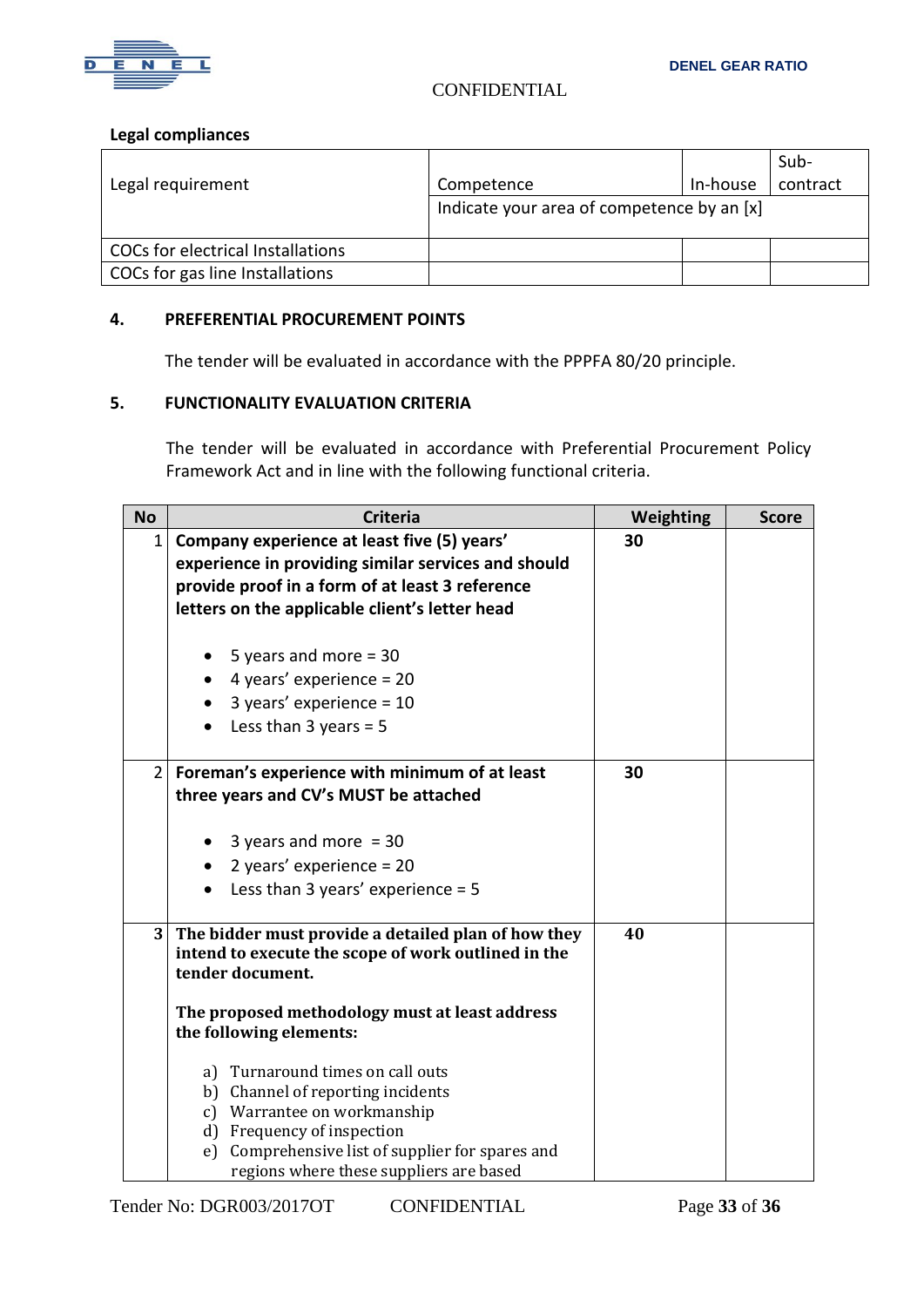

| f)<br>List of subcontractors                                                                                                                                                                  |  |  |  |
|-----------------------------------------------------------------------------------------------------------------------------------------------------------------------------------------------|--|--|--|
| <b>Proposed Structure to execute the Denel</b><br>requirements:                                                                                                                               |  |  |  |
| The Proposed structure (Infrastructure, People,<br>Systems, Processes, etc.) to manage the Denel account.<br>Bidders must indicate the qualifications and experience<br>of service personnel. |  |  |  |
| Fully compliant = $40$<br>$\bullet$<br>Partially compliant = 20<br>Non-compliant = $0$<br>$\bullet$                                                                                           |  |  |  |
| Bidders who score a minimum of 80 out of 100 points for the functional evaluation<br>will qualify to move on to second stage of evaluation which is price and preferential                    |  |  |  |

will qualify to move on to second stage of evaluation which is price a **points evaluation.**

**Bidders who do not obtain a minimum score of 80 points out of 100 points on the functionality evaluation will not be evaluated further.**

## **PRICING SCHEDULE**

| <b>Description</b>                 | <b>Price in ZAR</b> |
|------------------------------------|---------------------|
| Hourly rate<br>$\bullet$           |                     |
| Call out rate<br>$\bullet$         |                     |
| Travelling rate<br>$\bullet$       |                     |
| Mark-up on material<br>$\bullet$   |                     |
| If subcontracting, state the rates |                     |
| <b>TOTAL PRICE</b>                 |                     |
| <b>VAT</b>                         |                     |

**NB: Compulsory briefing session onsite and site visit to confirm access to a workshop and/or infrastructure will be conducted.**

**At least a minimum of three (3) preferred service providers can be awarded the tender. Denel Gear Ratio reserves the right not to split the work equally amongst awarded bidders. A SLA between Denel Gear Ratio and successful service provider will be agreed upon.**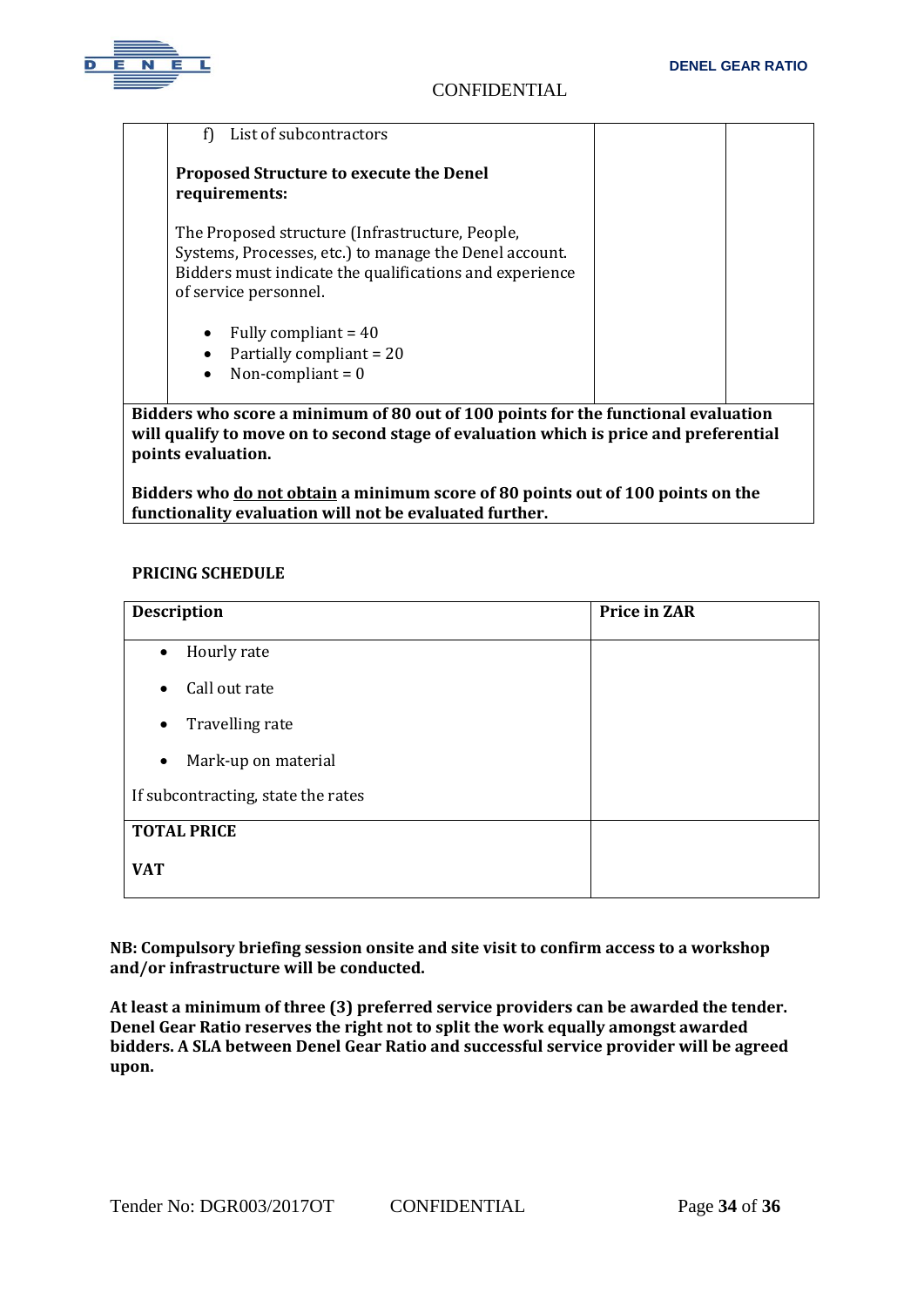

#### **SAFETY, HEALTH AND ENVIRONMENT REQUIREMENTS**

SHE safety file approved from successful bidder a mandatory requirement inclusive of the following documents/proof of

- Copies of all workers ID's
- Copies of medical fitness for work certificates.
- Copies of all legislative required training, compliance and registrations for artisans/drivers/ scaffolding users etc.
- Copies of all compliance certificates related to OSH Act requirement's
- Certificate of good standing DoL.
- SHERA will be completed with assistance of maintenance for work package on site.
- PEE register and all electrical equipment to be approved by Maintenance Supervisor
- PPE register

#### **Denel Gear Ratio is fully committed to transformation and as such seeks to further enhance and achieve its transformation mandate.**

Bidders who do not submit B-BBEE Status Level Verification Certificates or are non-compliant contributors to B-BBEE do not qualify for preference points for B-BBEE but should not be disqualified from the bidding process. They will score points out of 90 or 80 for price only and zero (0) points out of 10 or 20 for B-BBEE.